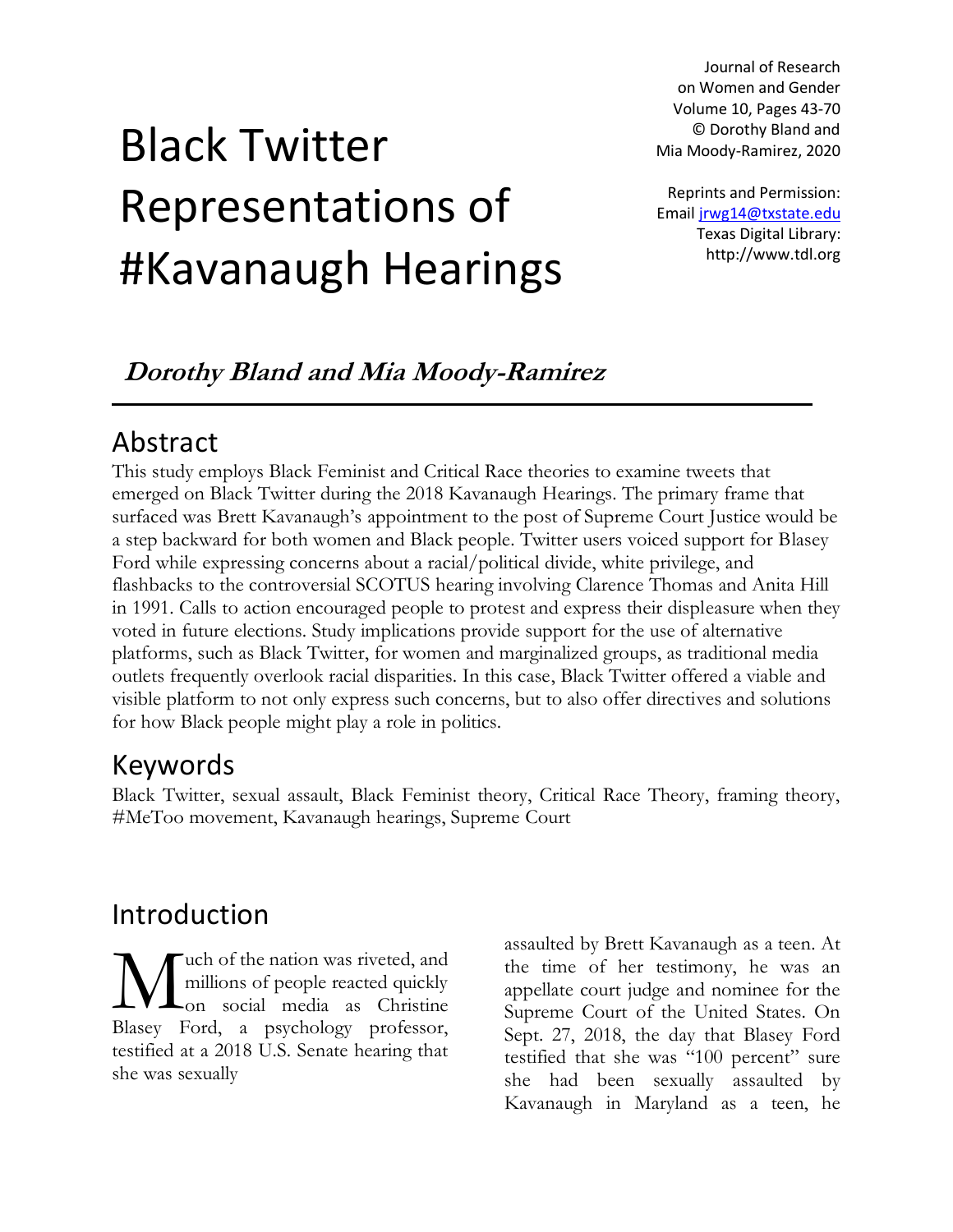vehemently denied the allegations in a nationally televised U.S. Senate hearing. Her testimony was followed by Kavanaugh, who was sworn in as the 114<sup>th</sup> justice to serve on the SCOTUS on Oct. 6, 2018.

Reactions and news of the Kavanaugh hearings quickly trended on Twitter and other social media platforms. The Kavanaugh hearings took on heightened significance given the #MeToo Movement and the avalanche of accusations that have emerged, pointing fingers at powerful media figures, highprofile politicians, actors, journalists and executives. Since December 2016, more than 400 high-profile executives and others "have been outed" by the #MeToo Movement for sexual harassment or other misconduct (Green, 2018).

A variety of communication, sociology, psychology and women's studies scholars including Tuchman et al. (1978), Barker-Plummer (1995), Byerly and Ross (2006), Creedon (2003), Armstrong (2014), and Vickery and Everbach (2018) have documented feminist gender inequities in the workplace, objectification and subjugation of women. Byerly and Ross (2006) use feminism and its derivative feminist to reference "social movements through which women in various times and places have sought not only to obtain their equal rights with men, but also the ability to enter into public deliberation, institutionbuilding, and other processes associated with citizenship in their societies" (p. 100).

Studies of the sexual assault culture have generally focused on media framing of the act, victim blaming and media framing of gender and race (Benedict, 1992; O'Hara, 2013; Barnett, 2012; Worthington, 2013). Conclusions frequently confirm findings from Benedict's (1992) landmark study that identified persistent rape myths

perpetuated by journalistic accounts, such as the portrayal of survivors according to a "Madonna-whore" dichotomy that invites audiences to interrogate victim behaviors. This frame also includes the representation of perpetrators as isolated examples of abnormal behavior despite evidence their actions conformed to socially sanctioned gender norms (Moody, Lewis & Murray, 2015). Other studies have looked at the situational factors in blaming rape victims including victim attractiveness, dress, alcohol intake and timing of resistance to sexual advances (Moody, Lewis & Murray, 2015; Brown, Testa & Messman-Moore, 2007, O'Hara, 2012; Durham, 2013). For instance, Brown & Testa's (2007) study indicated that "exposure to negative social reactions toward a rape victim reduced willingness to provide emotional support to that victim" (pp. 490-92).

Previous studies and reports highlighted offer a great foundation for studies on rape and media coverage; however, there appears to be a gap in the literature on articles that explore how social media and user-generated content have changed the dynamics of media framing of rape particularly in highly political arenas. The feminist literature must be expanded using new media platforms and different theoretical designs. To address these gaps in the literature, this qualitative study explores key themes and sentiments that emerged on Black Twitter. Black Twitter's presence was noteworthy during the Kavanaugh Hearings, as many users took to the platform to voice their concerns regarding Kavanaugh's pending SCOTUS confirmation. The continued study of Black Twitter is an important and timely contribution to the literature, as scholars are encouraged to look at issues through diverse viewpoints and methodologies.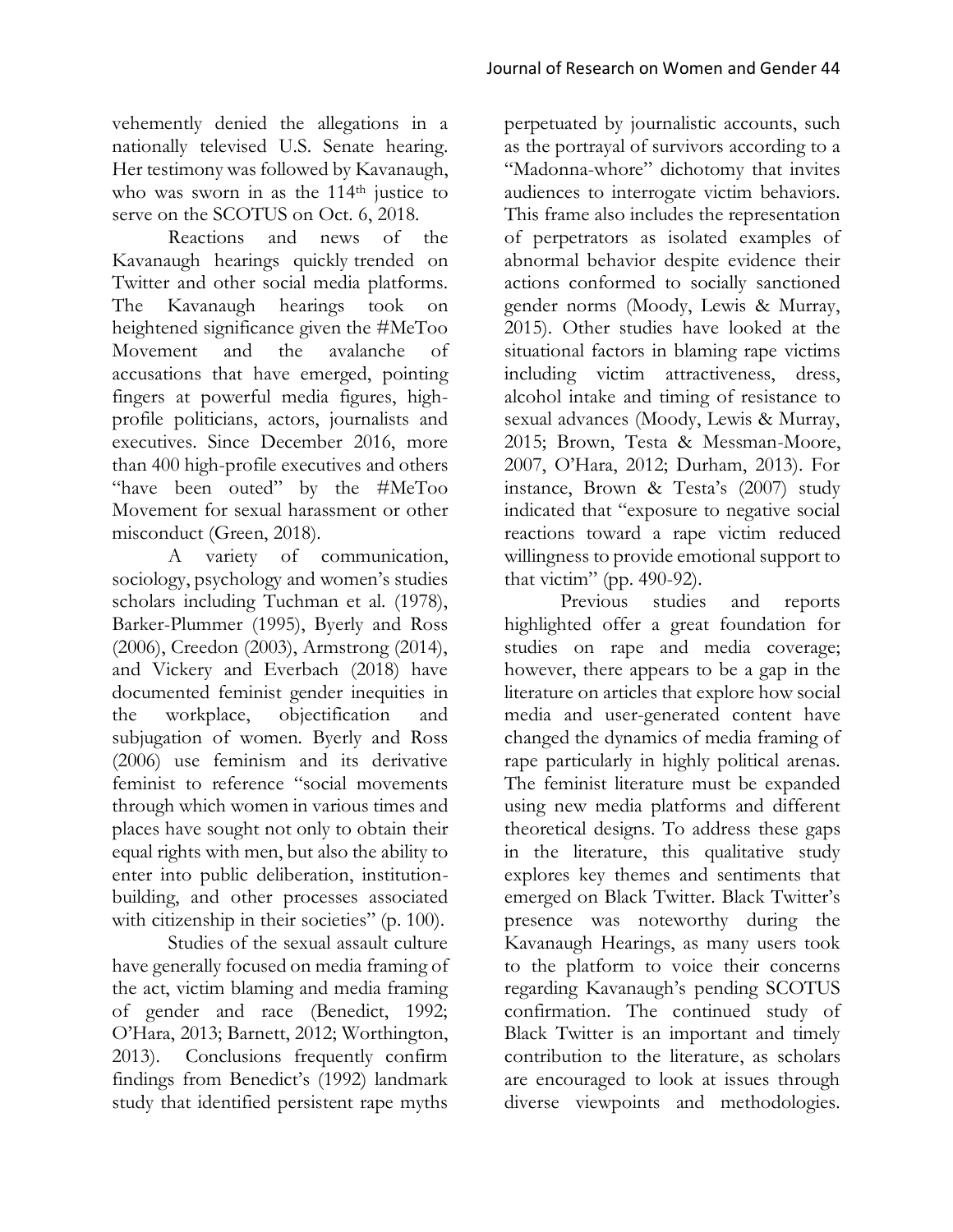Black Twitter topics frequently dominate the top ten trending topics in the United States, and polls indicate Black people have displayed relatively high levels of Twitter use since the company began tracking the service as a stand-alone platform. The Kavanaugh Hearings and the abundance of content emphasizing the incident on Black Twitter offered a unique opportunity to look at a multifaceted case though both a CRT and Black feminist lens.

### Literature Review

Brooks and Hebert (2006) wrote, "A feminist critique is rooted in the struggle to end sexist oppression" (p. 298). Over the last half-century, feminist activists have led efforts to move sexual assault and harassment from the feminist agenda to become part of the public agenda. Bevacqua (2000) credited female legislators with pushing for more anti-rape policies and pro-victim legislation such as the Privacy Protection for Rape Victims Act, which became law in 1978. The law severely limits the admission of evidence about the reputation or opinion about a victim's past sexual behavior (Bevacqua, p. 214). Terms such as "sexual assault, acquaintance/date rape, wife battering, domestic violence, sexual harassment, and rape/incest survivor…did not exist before feminists coined them and gave them definitions" (Byerly & Hill, 2012, p. 10). GfK's national online survey in 2018 about sexual assault and harassment found about 81% of women and 43% of men reported sexual assault or harassment (Kearl, 2018), and sexual assault is defined as a "sexual act that someone was forced to do against their will and consent" (p. 6). In addition to sexual harassment being verbal, it can include the use of the

Internet or mobile devices to harass someone as well as touching or brushing up against someone without consent. Everbach (2014) wrote that rape and other sex crimes are often underrepresented in the media. She added (RAINN, 2013, p. 22):

*The truth is that someone is sexually assaulted in the United States every two minutes and 54 percent of cases are not reported to police, according to the Rape, Abuse & Incest National Network (RAINN), a nonprofit organization committed to ending sexual violence. Fortyfour percent of those sexually assaulted are younger than 18 and nine out of 10 people who are sexually assaulted are female.*

The topic has also been studied from the perspective of activism. Byerly & Ross (2006) investigated women's media activism among 90 self-defined feminist media activists in the United States, United Kingdom, South Africa, India, among 16 other nations. Byerly and Ross identified four pathways for women activists to form female spheres of influence or power. The first was described as the "politics to media" path in which female activists moved from being activists to producing some type of media. The second path was the "media profession to politics," which described women trained in the media industry who use their "vantage point as insiders" to impact content or reform an industry's policies for women (p. 125). The third path was known as the "advocate change agent," and this way involved using research or mobilizing a group to write letters or take some action to effect change externally, and the fourth path was called "women's media enterprises" in which women were creating their own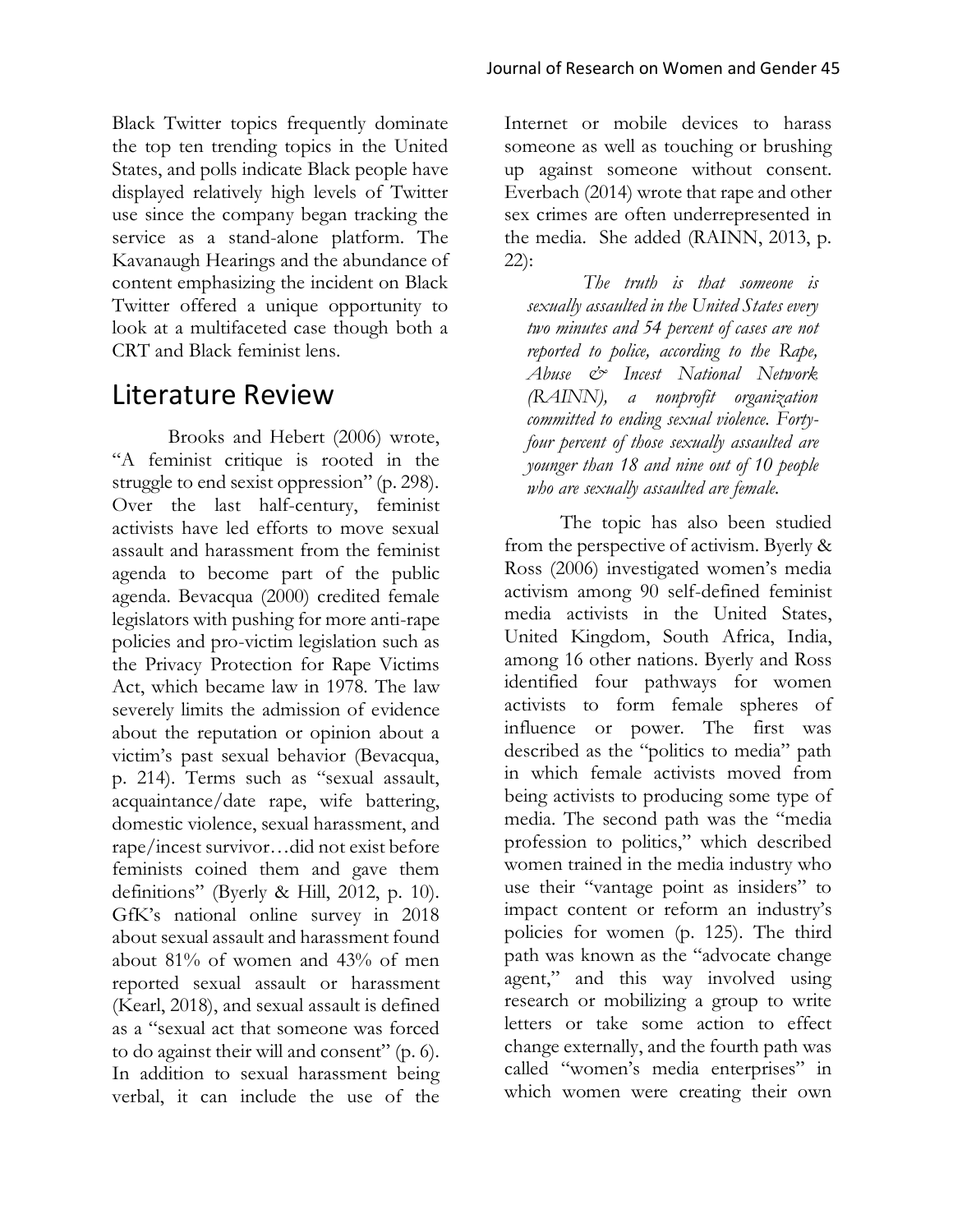business or news networks (pp. 126-127). Byerly and Ross posited the four paths to female activism, which served four functions to impact change: ritualistic, connective, educational and social alignment.

The #MeToo movement has been the most visible form of female activism in this decade. Tarana Burke, an African-American social activist and community organizer who was named the top influencer on *The Root* 100's 2018 list of most influential African Americans, is credited with being a founder of the MeToo Movement as early as 2006 (theroot.com, 2018) on MySpace after a 13-year-old sexual assault victim confided in her. The phrase went viral in 2017 after actress Alyssa Milano encouraged the use of the #MeToo to call attention to sexual assault and harassment. On May 25, 2018, the day that Weinstein was arrested and charged with rape, Milano wrote on Twitter, "Harvey Weinstein shattered the lives of an untold number of women. We stand with them, and remain in solidarity with women everywhere who have faced unsafe and abusive workplaces. We look forward to seeing justice prevail."

According to the Guardian.com, the #MeToo Movement is active in 85 countries (Sayej, 2017). The #MeToo movement has raised consciousness around the globe as largely privileged men of power have been accused of sexual assault by women they met or worked with years ago. Given the rise of the #MeToo Movement, sexual assault allegations have captured a plethora of media coverage over the last two years. Of those accused, 193 were fired or left their jobs, and 122 were suspended or under investigation, according to Green (2018).

Particularly noteworthy was the sentencing of entertainment icon Bill Cosby to a 3- to 10-years Pennsylvania prison sentence for sexual assault the same week of the Kavanaugh hearings (Roebuck & McCrystal, 2018). Other prominent figures accused in recent sex scandals have included former Fox TV host Bill O'Reilly, former *CBS This Morning* anchor Charlie Rose, actor Kevin Spacey, U.S. President Donald Trump, former NPR executive Michael Oreskes and actress/director Asia Argento. Entertainment executive and film producer Harvey Weinstein, who faced felony charges related to sexual assault and rape in New York City (Patten, 2019), was convicted and is serving a 23-year prison sentence. Les Moonves, the former CBS chief executive, resigned from the company in 2018 after multiple sexual assault and harassment allegations surfaced (Farrow, 2018).

The #MeToo movement was significant during the Kavanaugh hearings, which occurred weeks before the 2018 midterm elections. Although Blasey Ford was reluctant to come forward with her decades-old claims, #MeToo activists and women across the country immediately supported her. Blasey Ford testified that the memory had traumatized her repeatedly over the years. The memory was one of forced silence: Kavanaugh, a 17-year-old high school athlete, putting his hand over her mouth to muffle her screams for help as he pinned her to a bed and assaulted her (Zernike & Steele, 2018). The partisan fight over Kavanaugh's nomination that ensued offers an illustration of how the dynamics of the #MeToo movement has begun to thread its way into American life.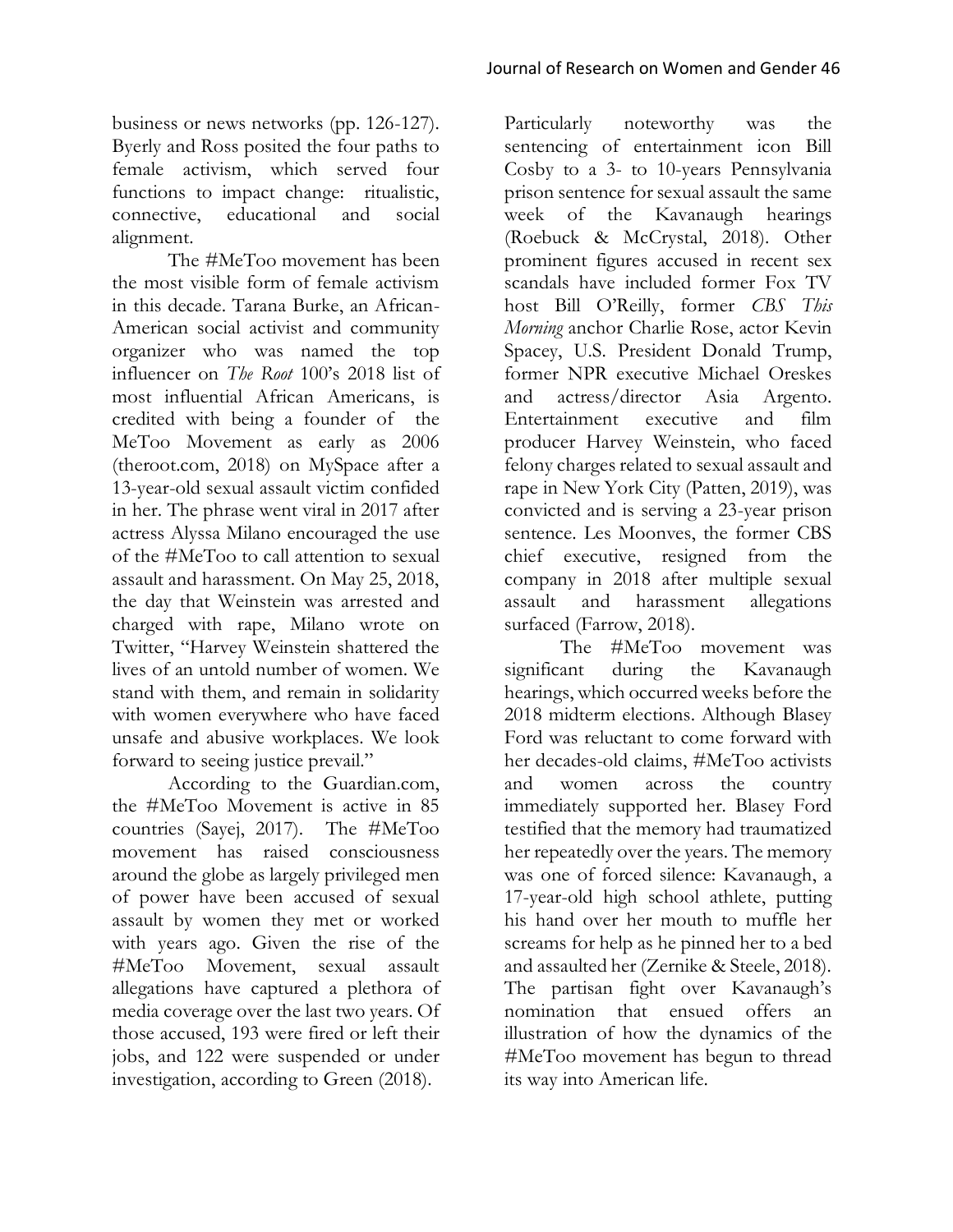Critics of Blasey Ford and other sexual assault victims often ask why people do not report experiences of alleged sexual harassment and assault sooner. In addition to self-blame and shame being primary reasons, "Many people who have been raped don't recognize it as a rape even when it fits the legal definition, a finding revealed in a review of 28 academic studies" (Ordway, 2018, para. 6). Given the intense interest in the Kavanaugh hearings, it is worth noting that The New York Times initially posted a Twitter poll to ask Twitter users about Blasey Ford's credibility, but quickly yanked it the same morning of the September 27th hearing after the Times received huge public backlash (Forgey, 2018). The news organization was widely criticized for the Twitter poll being in poor taste and speaks to concerns about sexual assault survivors often not being believed or being revictimized when they go public.

Wilson & Miller (2016) reviewed 28 studies involving 5,917 women who had been raped after age 14 and found that 60.4% of the women "did not acknowledge that they had been raped, despite the fact that their experience could defined as rape" (p. 154). Rape is an unwanted sexual experience without consent. Weiss (2013) found teens who experience unwanted contact rarely report it because of uncertainty about whether it is a crime worth reporting and "adaptive indifference" that allows teens to remain loyal to their friends and peers in an effort to avoid stigma or ostracism. A Centers for Disease Control report based on the National Intimate Partner and Sexual Violence Survey found that 40.8% of female rape victims reported being raped by an acquaintance (Black et al., 2011). It is worth noting that an analysis of 136

reported sexual assault cases over 10 years found that less than 6% were coded as false allegations (Lisak, Gardinier, Nicksa & Cote, 2010).

While Kavanaugh disputed Blasey Ford's allegations, between September 27th, 2018 (the day that Blasey Ford and Kavanaugh testified before the U.S. Senate Judiciary Committee) and September 30th, 2018, the Rape Abuse & Incest National Network saw a 338% increase in hotline traffic (RAINN, 2018). According to RAINN, "28,509 survivors and their loved ones, an average of 950 each day" contacted the hotline in September 2018 (para. 2). This issue is not likely to go away as April is recognized as Sexual Assault Awareness Month, and the National Sexual Violence Resource Center typically helps organize events across the nation to build awareness (Palumbo, 2018).

A 15-month study by the Women's Media Center of 15,228 news pieces in 14 of the nation's largest circulated newspapers found more than a 30% increase in news articles published about sexual assault between May 2017 and August 2018 (Women's Media Center, 2018). In the words of Julie Burton, president of the Women's Media Center (p. 1):

*The #MeToo Movement has revealed previously hidden patterns of sexual harassment, wage discrimination, and hiring policies that excluded and intimidated women. By exposing horrible individual and institutional practice, we see an opportunity for a new transparency and permanent changes aimed at greater equality and power for women.*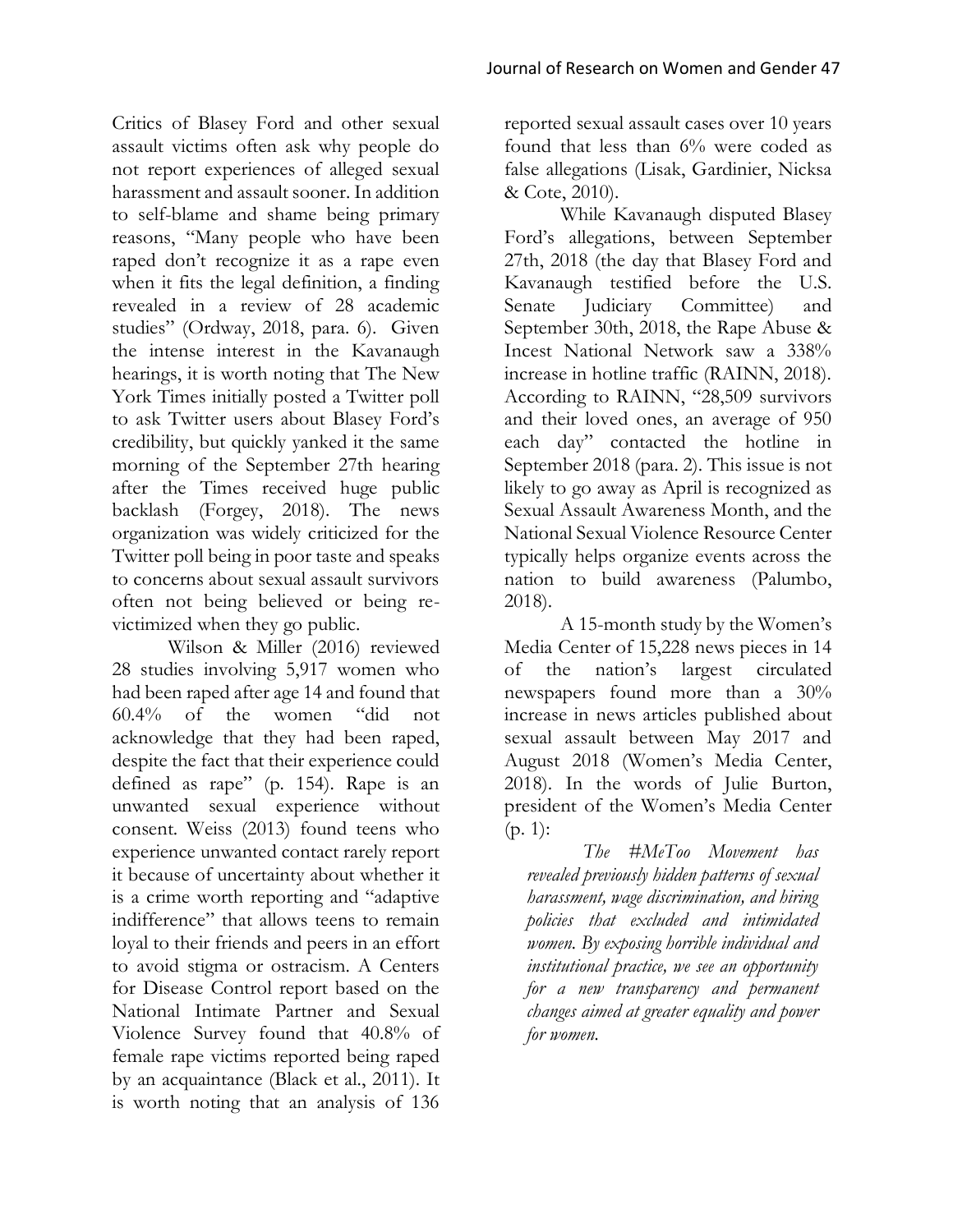Amidst the heated #MeToo Movement, the Kavanaugh nomination appeared as controversial as the televised showdown between Anita Hill and Clarence Thomas in his 1991 confirmation hearing. Both Hill and Thomas are African Americans, and Blasey Ford and Kavanaugh are both Anglo Americans. However, both hearings involved college-educated, working women accusing SCOTUS nominees of inappropriate sexual behavior. Hill (2018) wrote, "That the Senate Judiciary Committee still lacks a protocol for vetting sexual and assault claims that surface during a confirmation hearing suggests that the committee has learned little from the Thomas hearing, much less the more recent #MeToo movement" (para. 2). While the Thomas hearings were televised in 1991, Twitter did not exist at that time. In 2018, Twitter users posted a variety of hashtags, and The Wrap reported all ten U.S. Twitter trends on September 27th were about the Kavanaugh hearings with much discussion about sexual assault, politics and credibility issues.

#### **Impact of Social Media, Black Twitter and Critical Race Theory**

Given the long-term effect of mass media's marginalization of women, the growth of echo chambers and audience fragmentation on the Internet, there remains widespread concern that misogyny continues to persist (Vickery & Everbach, 2018). Social media platforms such as Facebook, YouTube and Twitter have broadened news consumption patterns among U.S. consumers. Among the unfortunate consequences of the social media explosion is the disruption of traditional media as well as how quickly

information can be spread like wildfire and manipulated online. According to a Pew Research Center (2017) study, about twothirds of Americans get some news on social media, and nonwhites (about 74%) are more likely than whites (64%) to get news on social media sites (Bialik & Matsa, 2017, para. 4-5). It is also interesting to note that the overall percentage of U.S. adults using Twitter has shown a steady increase from about 13% in 2012 to about 24% in 2018.

According to the Pew Research Center Social Media Fact Sheet (2018), about 67% of Twitter users are under the age of 50, and Blacks outpace whites in terms of usage. As for the impact that social media has on people better understanding current events, results are mixed. Nearly half of those in a Pew study said it does not have much effect while more than a third "who get news on social media say it has helped them better understand current events" (Matsa & Shearer, 2018, para. 23). Another Pew Research Center survey on an activism and social media survey showed that the majority see value in social media "helping to give a voice to underrepresented groups; highlighting important issues that might otherwise go unnoticed; or helping hold powerful people accountable for their actions" (Pew Research Center, 2018).

In contrast to the convenience of social media, an Amnesty International study in partnership with Element AI found Twitter to be a "toxic place for women" because of online abuse (Haynes, 2018, para. 1). The Amnesty's International and AI study analyzed millions of tweets sent to 778 female journalists and politicians in the United States and United Kingdom. Researchers found about 1 in 15 tweets received by White women were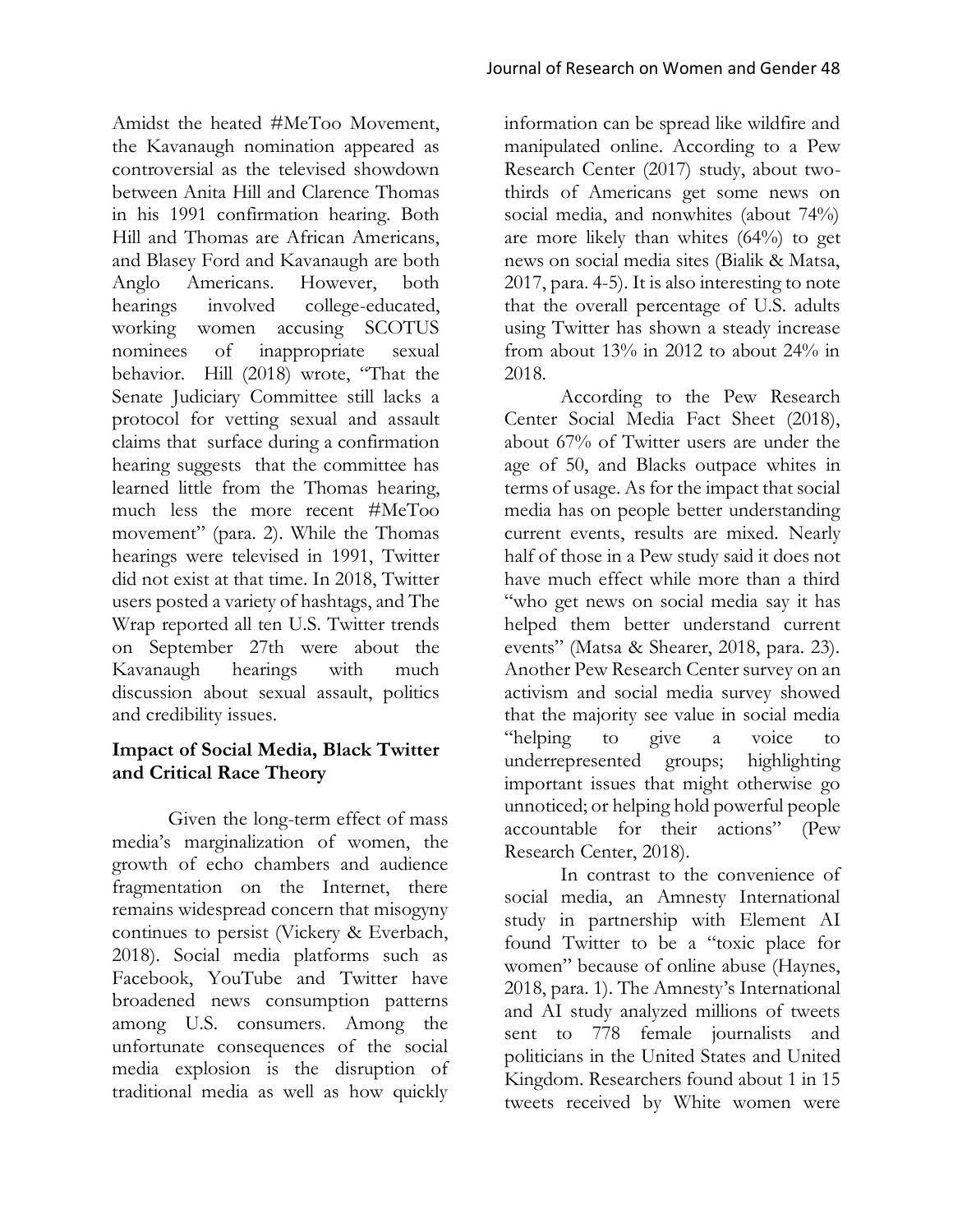"problematic or abusive," and tweets to "women of color (Black, Asian, Latinx and mixed-race women) were 34% more likely to be mentioned in abusive or problematic tweets than white women" (Amnesty International, 2018, para. 6).

Although people of color tend to be underrepresented in traditional media, Black people's use of Twitter has outpaced that of white users (Clark, 2014), and that is why this study focuses on Black Twitter. The term, "Black Twitter," has evolved to include user-generated content shared by Black people on social media sites, such as Twitter, Facebook, and Instagram. Williams (2015) added: The murders of Trayvon Martin and Mike Brown, the reality of street harassment, the racial crisis brewing in the Dominican Republic—were all stories that became of major importance because Black Twitter made sure the world understood what was happening.

More recently, Dates and Moody (2018) looked at humor on Black Twitter, and Moody and Cole (2018) looked at image repair theory on the platform. Black Twitter is a cultural identity consisting of "Black" Twitter users from around the world on the Twitter social network focused on issues of interest to the Black community, particularly in the United States. On Twitter, the role of audience members, or users, overlaps with those of content creators. Because of this interactivity and flexibility, new media offer greater influence and convenience for users. Many use Twitter to disseminate information on serious topics such as police brutality, colorism, racism and sexism.

According to Feminista Jones (2013), "Black Twitter" can be described as a "collective of active, primarily African-American Twitter users who have created a virtual community that participates in continuous real-time conversations. Manjoo (2010) documented "How Black People Use Twitter" for *Slate*. The article traced the origins of particular tweets and hashtags, in particular, #wordsthatleadtotrouble. Call #wordsthatleadtotrouble a "blacktag,"a trending topic initiated by a young African-American woman in Hollywood, that pushed to a wider audience by a Black woman in South Africa, and then pushed over the top by thousands of contributions from users who appear to be Black teenagers all over the United States.

In a report commissioned by the John S. and James L. Knight Foundation, the researchers (Freelon, Lopez, Clark, & Jackson, 2017) helped explain the complex interactions between journalists and three specific Twitter subcultures: Black Twitter, Feminist Twitter and Asian-American Twitter. The report indicated that defining "community" online has never been an exact science. The scholars concluded news organizations posted to Black Twitter hashtags most often (33,579 tweets), then Feminist Twitter (5,965 tweets), then Asian American Twitter (2,816 tweets).

For Black Twitter, news accounts were interested in a variety of topics, including activism (#blacklivesmatter, #sayhername, #concernedstudent1950), political/cultural commentary (#oscarssowhite,

#famousmelaniatrumpquotes), and formal and informal celebrations of blackness (#betawards, #blackgirlmagic). Greene, et. al (2019) explored the similarities and differences between the Black Lives Matter and #MeToo movements. Both movements were started by Black women, but the scholars point out that Black women's voices are often not as prominent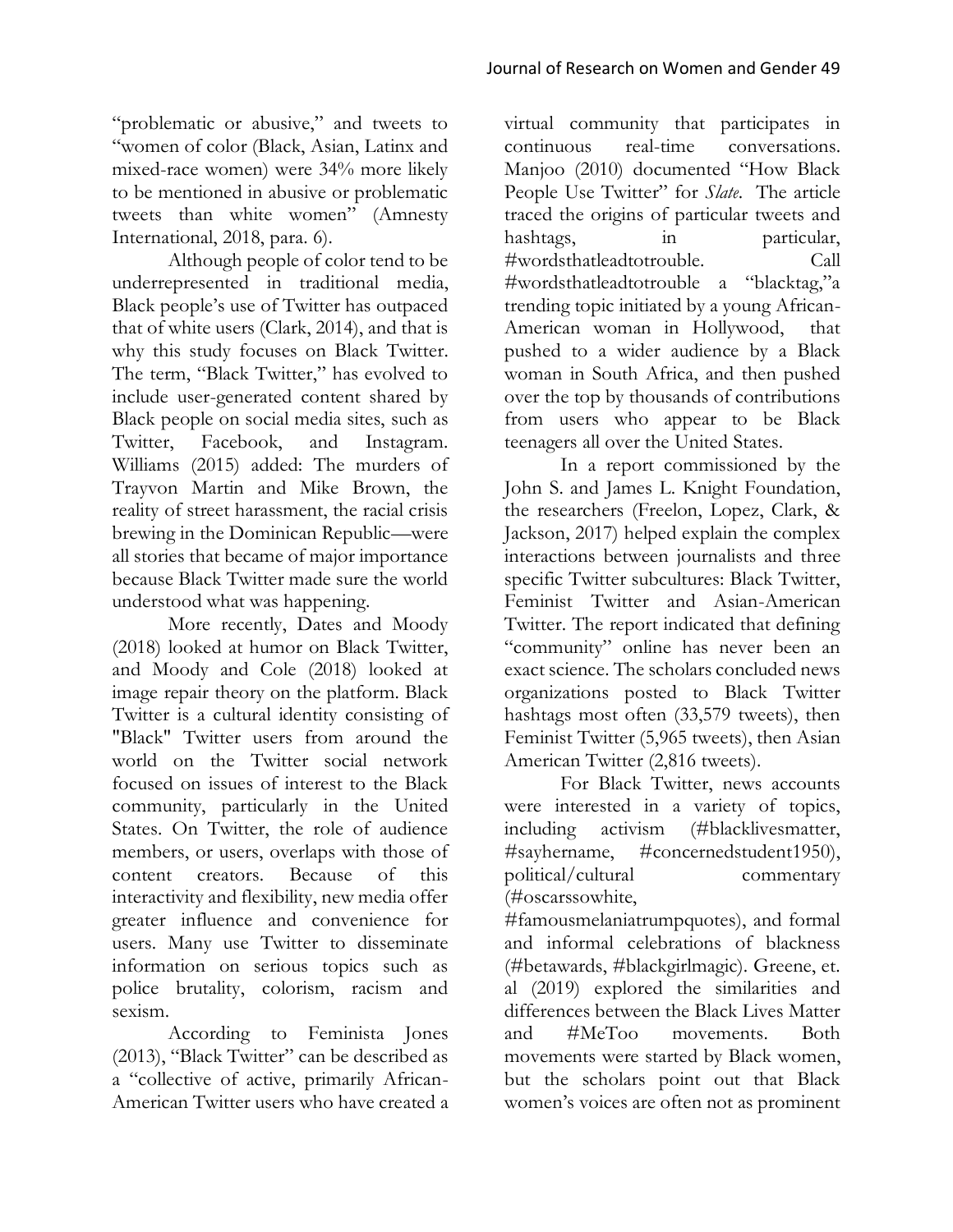in mainstream media coverage. For example, comedian Bette Midler garnered national news coverage in the *Washington Post* and *USA Today* after she tweeted that Kavanaugh's appointment was evidence that "Women are the n-word of the world" and the "most disrespected creature on earth." After backlash, Midler apologized within hours of the tweet. In response to Midler's tweet, another tweet emphasized that Kavanaugh's appointment was inevitable on October 2018, ""Black Twitter" could have baked cookies for Bette and Kavanaugh would have gotten in. The fix was in from day one" (t b, 2018 October 7).

#### **Black Feminist Theory and Black Twitter**

CRT examines how messages portray underlying ideologies that reflect social relations of domination based on a pervasive yet unobtrusive racial hierarchy (Crenshaw, 1998). In direct opposition to emerging discourses that assert we live in a colorblind and a post-racial society, critical race theorists argue that social relations are fundamentally raced due to legal, social, and historical foundations among other forces (Bell, 1992). CRT's main tenets are that "racism is a common, everyday lived experience for people of color," and "individuals and their specific roles in society are socially constructed based on a system of power relations that favors the majority" (Crenshaw, 1998).

Because of obvious differences in experiences, hooks (1981) evoked the concepts of "interlocking identities" and "interlocking oppressions." She asserts that Black women's understandings of various issues are not separable from their experience of racism. hooks (1981) labeled

this matrix a "politic of domination" and described how it operates along interlocking axes of race, class, and gender oppression. Black Feminist ideology explores these axes. Little (2014) wrote, "The question of intersectionality predates hashtags and Twitter feminism and goes all the way back to impasses such as the one between Black journalist Ida B. Wells and white suffragist Frances Willard." Wells crusaded against lynchings while Willard argued they were justified in the early 20th century. In the late 20th century and even today, Black female feminists such as hooks (1981, 1984), Collins (2000), Cooper (2018), and Jones (2019) have argued that intersectional racism, sexism, and classism continue to be challenges that have been ignored by many men as well as many white feminists. In her 2018 book, Cooper argues (pp. 184-185),

*White feminism has worked hard to make the world safer for white women, but it has stridently refused to call out the ways that white women's sexuality and femininity is used not just as a tool of patriarchy but also as a tool for the maintenance of white supremacy.*

Once thought to be a passing fad, Black Twitter has held its own and has proven to be an important platform in moving the needle on important issues and movements. It has been particularly useful for Black Feminist causes. Popular hashtag campaigns emerged in the 2010s. For instance, #YouOKSis raised awareness for street harassment, while #BringBackOurGirls focused on the abduction of nearly 300 Nigerian school girls. #Blackgirlmagic is a hashtag that emphasizes the accomplishments of Black women and encourages them not to be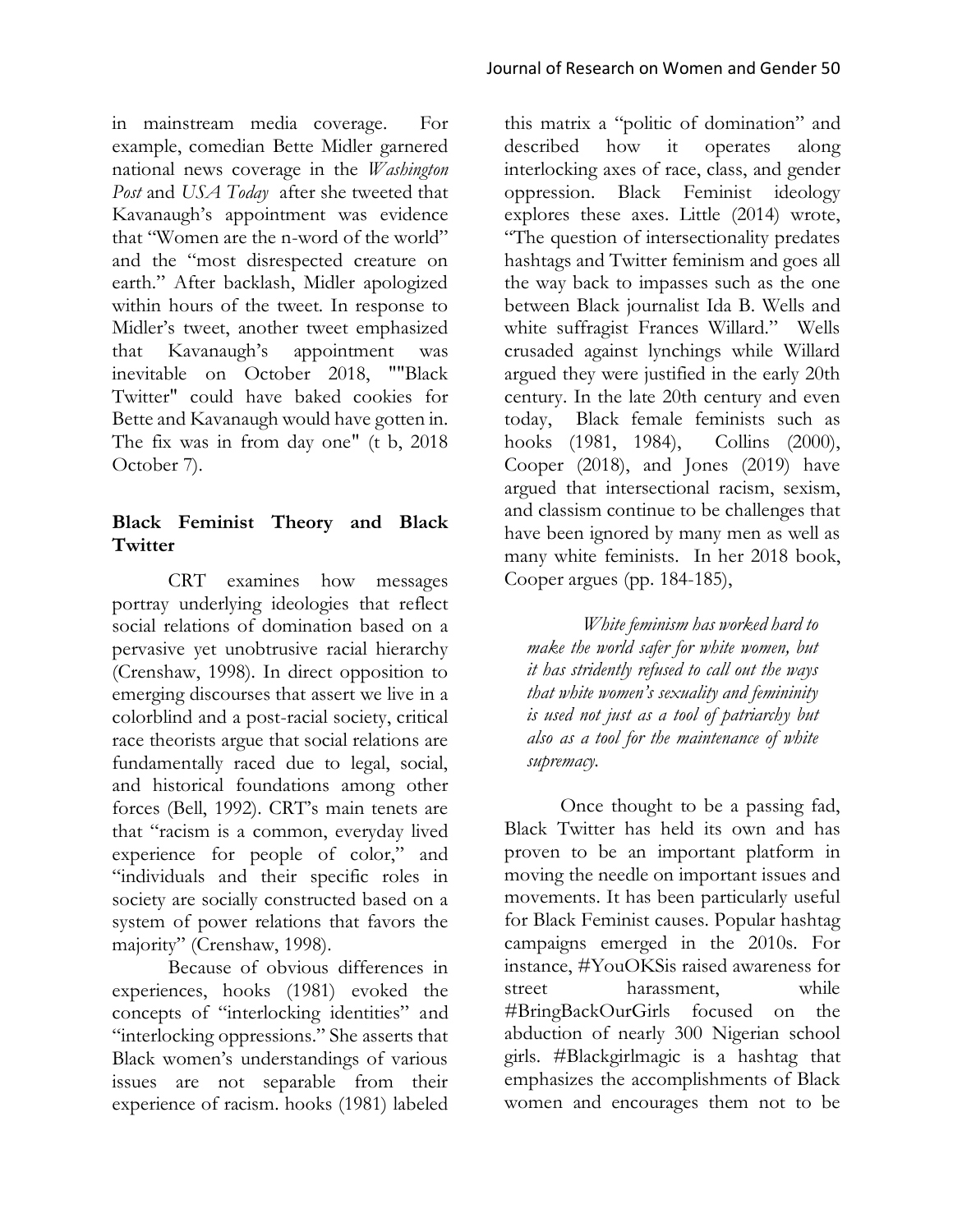afraid to shine. Citizens also used the platform to share messages such as "Stay Mad Abby," which highlighted Abigail Fisher, whose case against affirmative action was argued in front of the U.S. Supreme Court after Fisher was rejected from the University of Texas at Austin in 2008. She claimed that she was rejected because she was white.

In the present socio-political climate, social media continues to grow in importance, particularly regarding issues related to politics. Studies such as this one are important because social media platforms arm average citizens with a tool to share their thoughts on a much grander

scale than ever before. Using both CRT and Black feminist lenses, this study expands the literature on Black Twitter's impact on race, gender, and political communication issues on social media by addressing the following research questions:

1) How did Black Twitter users respond to the Kavanaugh hearings?

2) What topics emerged in Kavanaughthemed tweets on Black Twitter?

3) How does this analysis of Kavanaughthemed tweets extend Critical Race Theory and Black Feminist Theory literature?

| Table 1. Tweets captured by key words using NVivo 1 |  |  |  |
|-----------------------------------------------------|--|--|--|
|-----------------------------------------------------|--|--|--|

| Black Twitter, Kavanaugh, Ford since: 2018-09-04 until:2018-10-06       | 3,900 Tweets captured |
|-------------------------------------------------------------------------|-----------------------|
| Black Twitter, Brett Kavanaugh since: 2018-09-04 until:2018-10-06       | 3,569 Tweets captured |
| Black Twitter, Christine Blasey Ford since: 2018-09-04 until:2018-10-06 | 696 Tweets captured   |
| <b>Total Tweets</b>                                                     | 8,165 Tweets captured |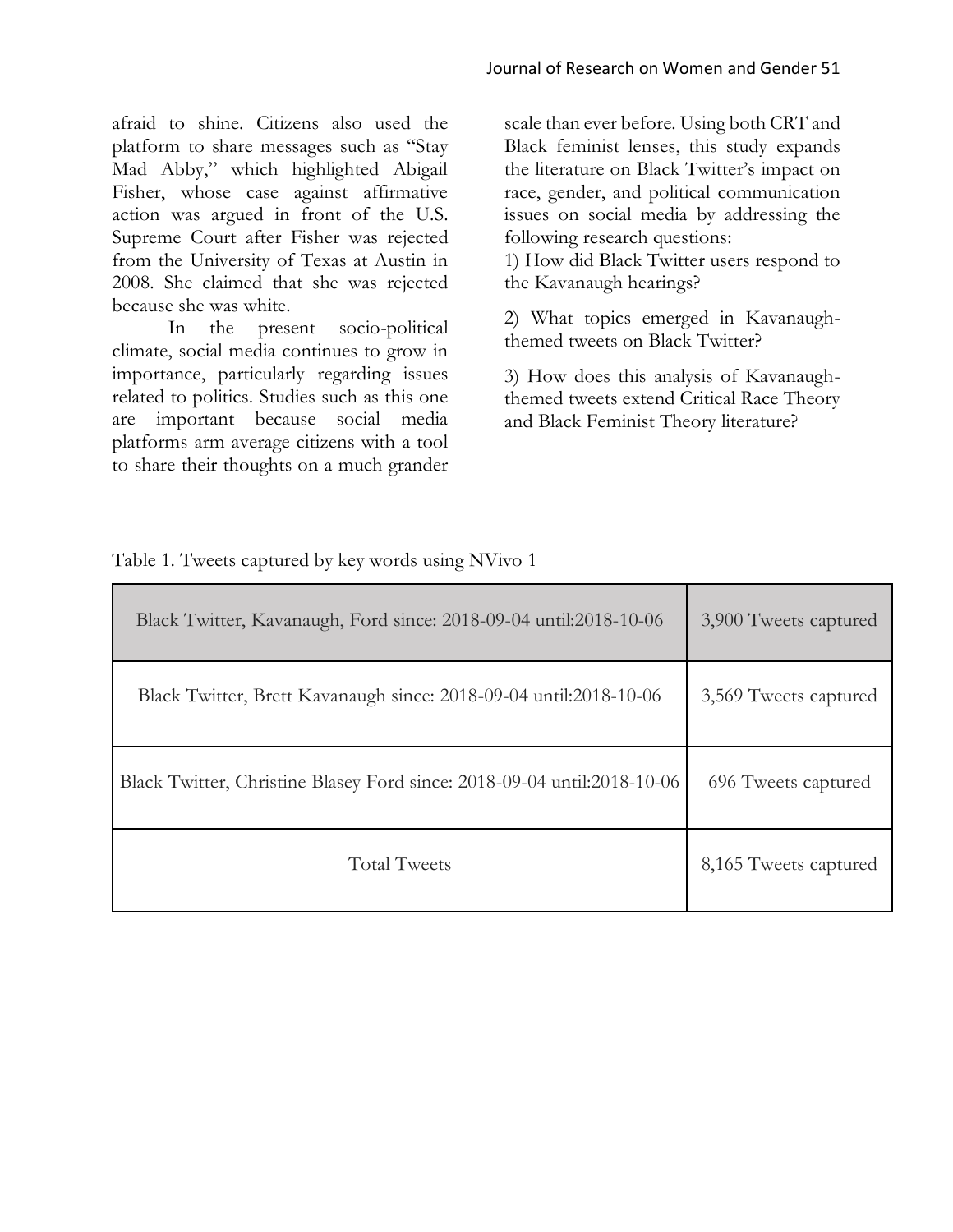# Methodology

Tweets containing various search terms were collected between September 4, 2018, when the Senate Judiciary Committee began Kavanaugh's confirmation hearing, to October 10, four days after the Senate voted 50–48 to confirm Kavanaugh's nomination to the Supreme Court. Using Critical Race Theory and Black Feminist Theory as a lens, the framing of Kavanaugh and Ford was reviewed to understand how Black Twitter users discussed the Kavanaugh Hearings during the chosen timeframe.

Using NVivo 12, qualitative research software, we coded data and illuminated themes surrounding the framing of the incident (Appendix B). In this case, NVivo 12 captured 8,165 total Tweets using our originally designated keywords: "Black Twitter," "Brett Kavanaugh," and "Christine Blasey Ford," "Ford," and "Kavanaugh." However, there was some overlap in the tweets collected; therefore, we chose to look at the first subset of tweets. The final sample included 3,900 tweets and focused on the search terms "Black Twitter," "Kavanaugh," and "Ford." The keywords and frequencies from NVivo 12 provided a starting point for establishing the common categories in Kavanaugh-themed tweets (Appendix B). Using this information, we analyzed tweets through the lens of Critical Race Theory and Black Feminist Theory to help develop overall themes in the sample.

Based on this analysis, the two primary researchers established that five major themes existed in Kavanaughthemed tweets shared on Black Twitter: call to action, history repeating itself, steep racial/political divides, White privilege, and informational tweets. Each theme and the

types of tweets they encompass are explored in the next section.

### Findings and Discussion

Of the thousands of tweets that emerged during the Kavanaugh Hearings, we focused on those that had a direct correlation with the Black Twitter community, meaning they included the #BlackTwitter hashtag. The tweets primarily offered support for Blasey-Ford, followed by calls to action for Black people to make their voices heard. The overall tone of most tweets was negative with Twitter users expressing anger over how the hearings were handled, Blasey-Ford was treated, and the prevalence of white privilege.

#### **Call to Action**

Black Twitter users encouraged readers to respond to the atrocities revealed during the Kavanaugh hearings by voicing their opinion on Twitter. Using the hashtags, #BlackTwitter, #IBelieveHer, #IBelieveChristineBlaseyFord, #BlackWomen, #BlaseyFord, Black women were particularly vocal on Twitter expressing solidarity for Blasey-Ford. Tweets included messages encouraging Americans to "stay woke," pay attention to what is going on around them, and to vote in the upcoming election. The general consensus shared by Black Twitter users was if they banned together and voted, they might make a difference—if not in the Kavanaugh appointment—possibly future political issues.

Calls to action from the Black Twitter community highlighted getting out the vote, protesting and using other methods to speak up. Black Twitter users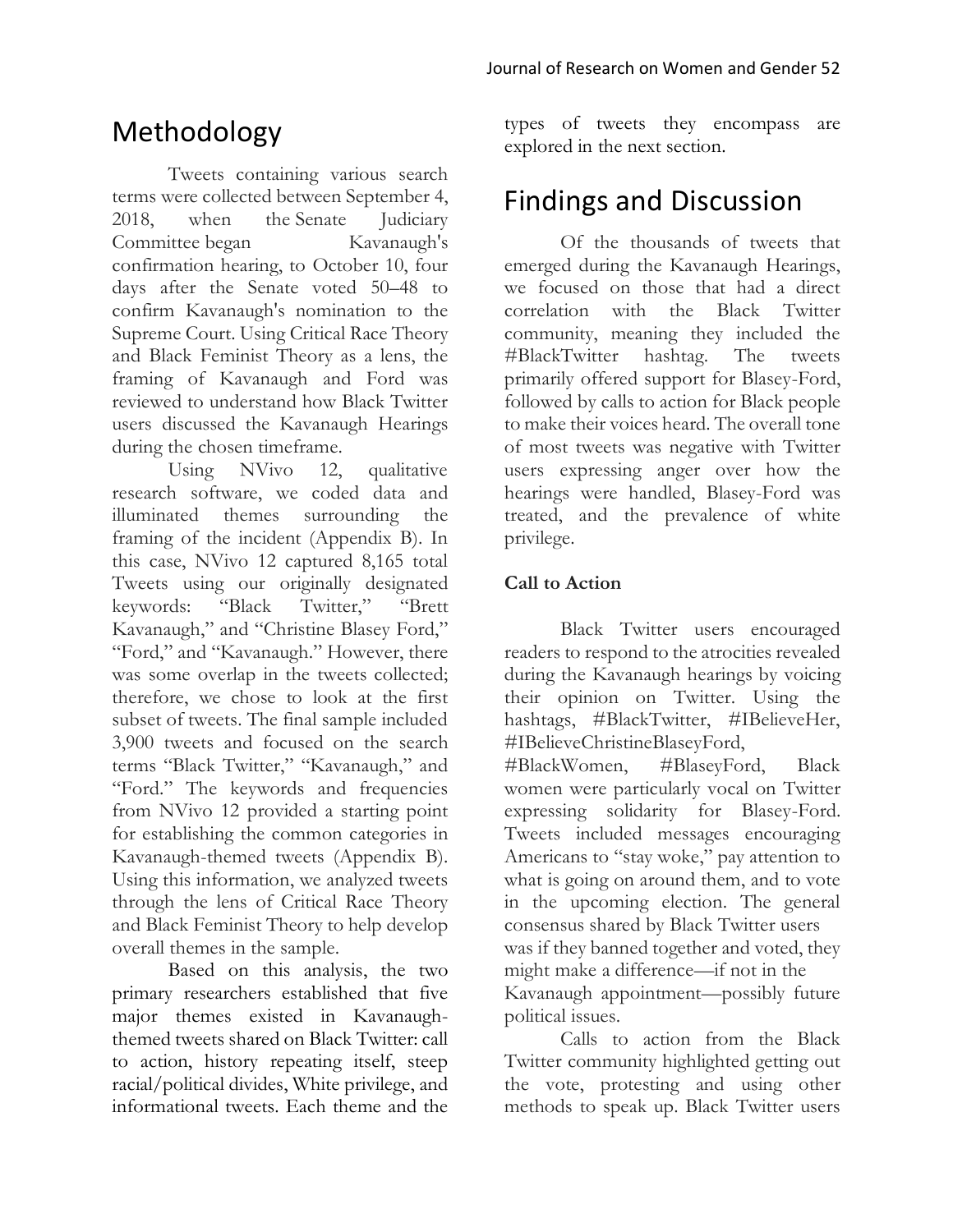shared information on voting locations and candidates running for office. They also used the platform to help educate audiences on government and politics. Several posts noted that there are three branches of government—one is appointed and two are voted in. The overarching theme in these tweets was although Blasey-Ford is a white woman, the Black community cared about her and was willing to take a stand. BlackPressRadio on October 7, 2018 tweeted (Figure 1):

*PLEASE GO TO https://www.270towin.com/2018-senateelection/ … to learn more about YOUR state and who is running. Do what you can to get the RIGHT PERSON for your family and values elected. #BlackTwitter #Vote #BlackVote #TaylorSwift #iHeartOnCW #TheWalkingDead #90DayFiance #Kavanaughpic.*



Figure 1. Kavanaugh-themed tweet that contains call to action.

As mentioned in the literature review, alternative platforms such as Black Twitter are important for women in marginalized groups, as studies have noted that traditional media outlets including The New York Times, CNN, the Associated

Press, Washington Post and Los Angeles Times frequently overlook racial disparities and focus largely on gender (Branigin, 2018). In this case, Black Twitter offered a viable and visible platform to not only express concerns about gender,but also about race. Black Twitter users did more than complain about Kavanaugh's alleged sexual assault on Blasey Ford; they offered directives and solutions for how Black people might make a difference by banning together and making their voices heard in an impactful collective community. There was an overwhelming show of support for Blasey Ford with Black activists, such as Tarana Burke, weighing in on the issue, and voicing their concerns about Kavanaugh's appointment and Blasey Ford's mistreatment. On Sept. 22, 2018, TaranaBurke posted the following:

"We believe Dr. Blasey Ford. We believe survivors. Join us for a national walkout in solidarity w/ survivors of sexual violence on Mon., Sept. 24 @ 1PM EST by wearing black and posting a message to say #BelieveSurvivors #MeToomvmt

#### **Steep Racial/Political Divides**

A national Quinnipiac University poll of 1,111 self-identified registered voters released on Oct. 1, 2018, highlighted steep racial/political divides in how people viewed Kavanaugh (Figure 1). It indicated Black and Hispanic voters strongly opposed his appointment to the Supreme Court. Specifically, the poll found 51% of white voters supported confirmation of Kavanaugh to SCOTUS while 81% of Black voters and 65% of Hispanic voters opposed the appointment. Posts in our sample frequently overlapped with the steep racial divides theme, as Twitter users emphasized race and the need to act. In one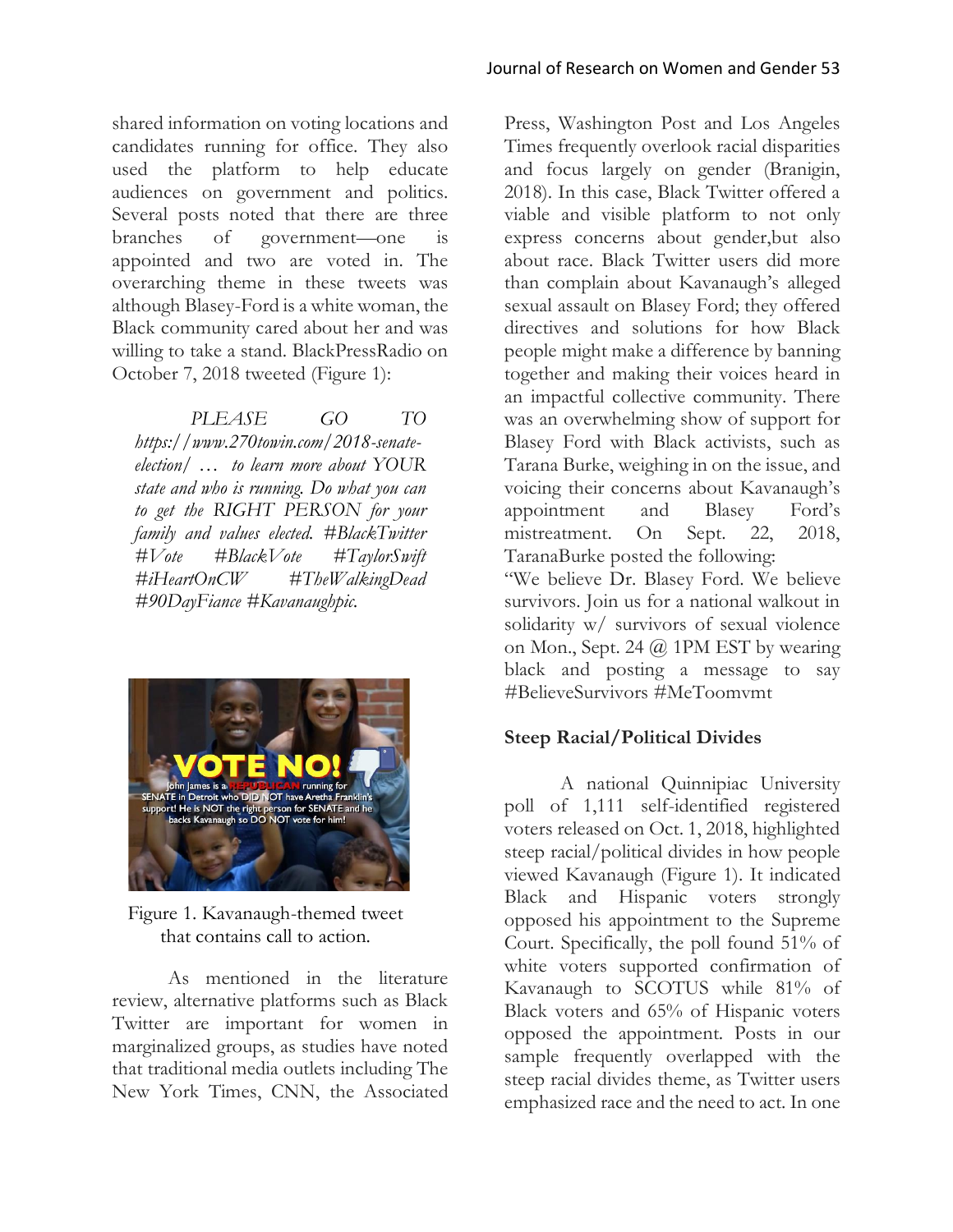post, the Twitter user stated, "We are NOT post-racial. Diversity is more important than ever. We must stand up, fight back & VOTE in EVERY election. Our very future depends on it. The Kavanaugh sham is only the latest evidence that we are not post racial." Rep. Maxine Waters posted:

*#MaxineWaters NOT Happy-Vows #Kavanaugh Will NEVER Rest #JusticeKavanaugh Has ALL #Women/#BlackWomen #Law Clerks! #Moms #WomeninMedicine #WomeninBusiness #BlackTwitter #Hispanic #Latinos #Hispanics #girls #Students #LA #OrangeCounty #LosAngeles #SoCal #Cali #Democratshttps*

Another tweet highlighted a video featuring Louis Farrakhan expressing his support for Blasey Ford (Figure 2). On October 17, Chin. chin·wag /CHin waɡ/a. change posted "@LouisFarrakhan Speaks on Kavanaugh, Blasey Ford, & the Catholic Church on the Anniversary of the Million Man March 10/14 #EverybodyTalks #EverybodyHasAVoice #BlackTwitter #RetweetsAreLegal



Farrakhan speaks on Judge Kavanaugh, meeting R Ke... The Honorable Minister Louis Farrakhan speaks at the 23rd anniversary of The Million Man March in Detroit ... √ voutube.com

Figure 2. Kavanaugh-themed tweets express support for Blasey Ford.

Once again, the overarching theme was Black people support Dr. Christine Blasey Ford. Black Twitter reflected on the treatment of Black men in similar circumstances and pondered why it was out of line to look into the juvenile record of a SCOTUS nomination, but justified for an unarmed black man killed by a white police officer.

Illustrating the tenets of CRT, racerelated issues were noted in many of the tweets. Black Twitter users highlighted Kavanaugh's stance on issues such as Affirmative Action and school busing,often referring to Kavanaugh documents released by Cory Booker (Appendix A). The tweets stated the emails reflect Kavanaugh's views on the Black community. One tweet, stated, "Wow, racists aren't even trying to hide it anymore. Also, notice how he acknowledges that to them "Conservative" simply means "racist" now. He's saying "Look, women & minorities are who you'll get with Democrats! How terrifying!" Another tweet highlighted Trump's support for the execution of five Black boys for a crime they didn't commit, while supporting Kavanaugh who Blasey Ford accused of sexual assault (Figure 3).



Figure 3. Tweet illustrating steep racial divides

Black Twitter users also questioned the appointment of Kavanaugh from a civil rights viewpoint highlighting his track record, views on race and racial profiling.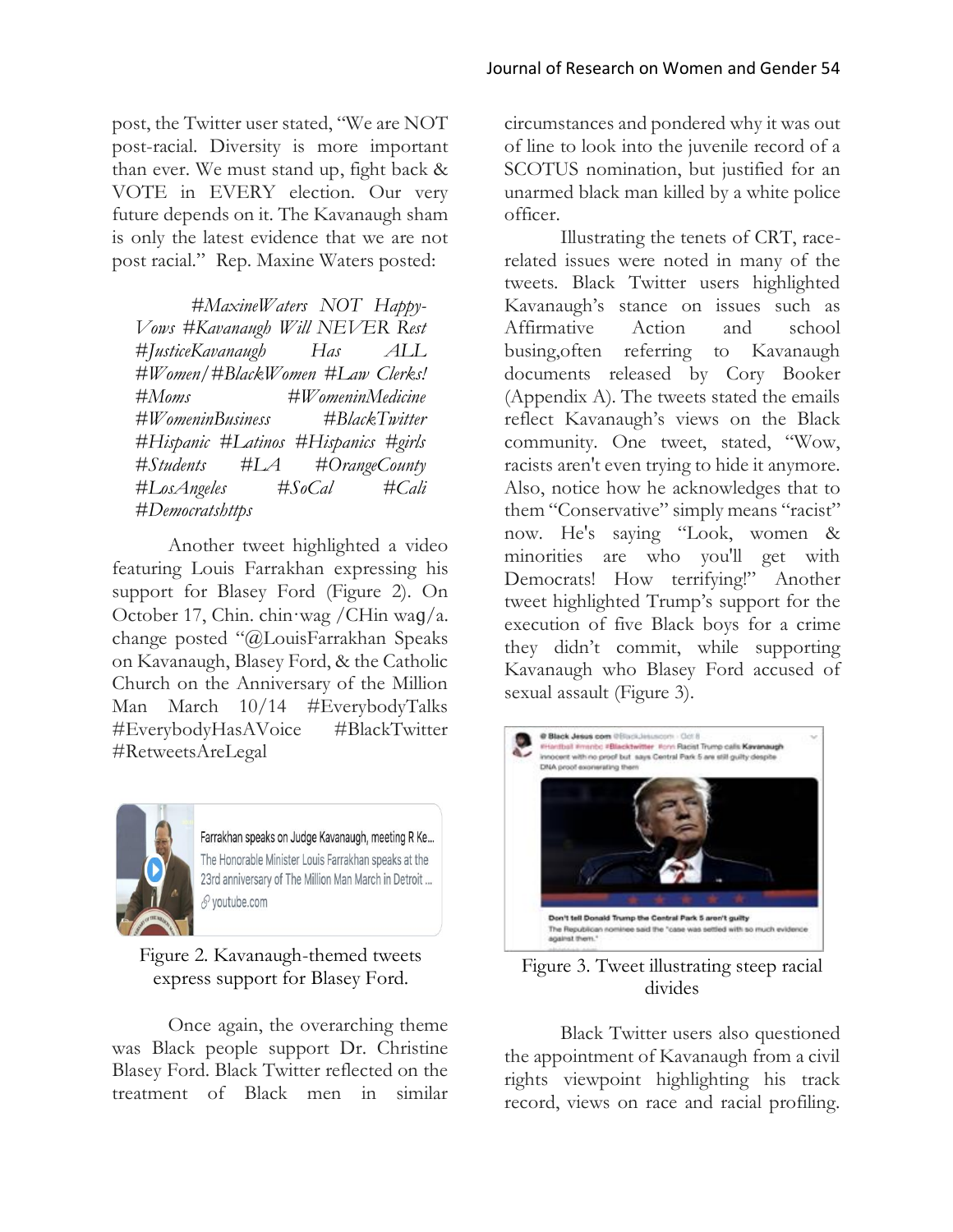On August 31, 2018, Cheer-Up posted, "Kavanaugh has defended the mass surveillance of Americans' phone records https://goo.gl/7uUgp1  $\#$ maddow @LindseyGrahamSC @randpaul #tlot #TheResistance #Occupy #blacktwitter #BlackLivesMatter #Millennials #inners #MarchForOurLives #bluewave #p2 #topprog #libcrib #progressives."

Other tweets called out Trump for being racist and selecting Kavanaugh as a Supreme Court Justice nominee (Figure 3). On October 8 2018, Black Jesus com posted, "#Hardball #msnbc #Blacktwitter #cnn Racist Trump calls Kavanaugh innocent with no proof but says Central Park 5 are still guilty despite DNA proof exonerating them http://nbcnews.to/2d02t8g."

At one point, Twitter users blamed Black Twitter for Kavanaugh's appointment (Figure 4). On Oct. 7, 2018, Georger A posted: "kavanaugh will be nominated bc black twitter freaked out"???!!...bruh." In response to this subset of tweets, users explained that Black Twitter was not the impetus for Kavanaugh's appointment. On October 7, Coddiwomple posted, "Wtf? How in the fucknuts is Kavanaugh's nomination the fault of black twitter? White people led the charge on Kavanaugh & a white woman made sure it happened but... sure... blame black twitter 'cause, you know, they called out a racist quote."

The consensus on Black Twitter highlighted the idea that the appointment of Kavanaugh to the post of a supreme court justice would be a step backward for the black community and for women. They were deeply concerned that his appointment would provide no value to Black people and would be a slap in the face for women of all races.



Omg...how far does someone's head have to be up their butt to blame "black twitter" for Kavanaugh? The pinching must cut off circulation to the brain.



Figure 4. Blame for Black Twitter in Kavanaugh-themed tweets

#### **History Repeating Itself**

Tweets encouraged readers to #BelieveWomen, #BelieveSurvivors and to #resist. #MeToo was referenced to inspire the group to discuss this issue. Tweets emphasized the parallel between the circumstances surrounding Brett Kavanaugh's Supreme Court nomination and those of Clarence Thomas, 27 years earlier. In both cases, late-breaking allegations threatened but failed to derail the confirmation process. Both nominees defended themselves with passionate denials of wrongdoing. Don Lemon, the CNN anchor, shared his MeToo experience as well as others in response to the allegations against Kavanaugh. Comedian DL Hughley also weighed in on the hearings when he wrote, "If you'll rape a woman you have no respect for a woman or her body, and you shouldn't be making life time decisions."

Others were hopeful that the Kavanaugh hearings would end differently. An optimistic post stated, "Maybe now the outcome will be different with the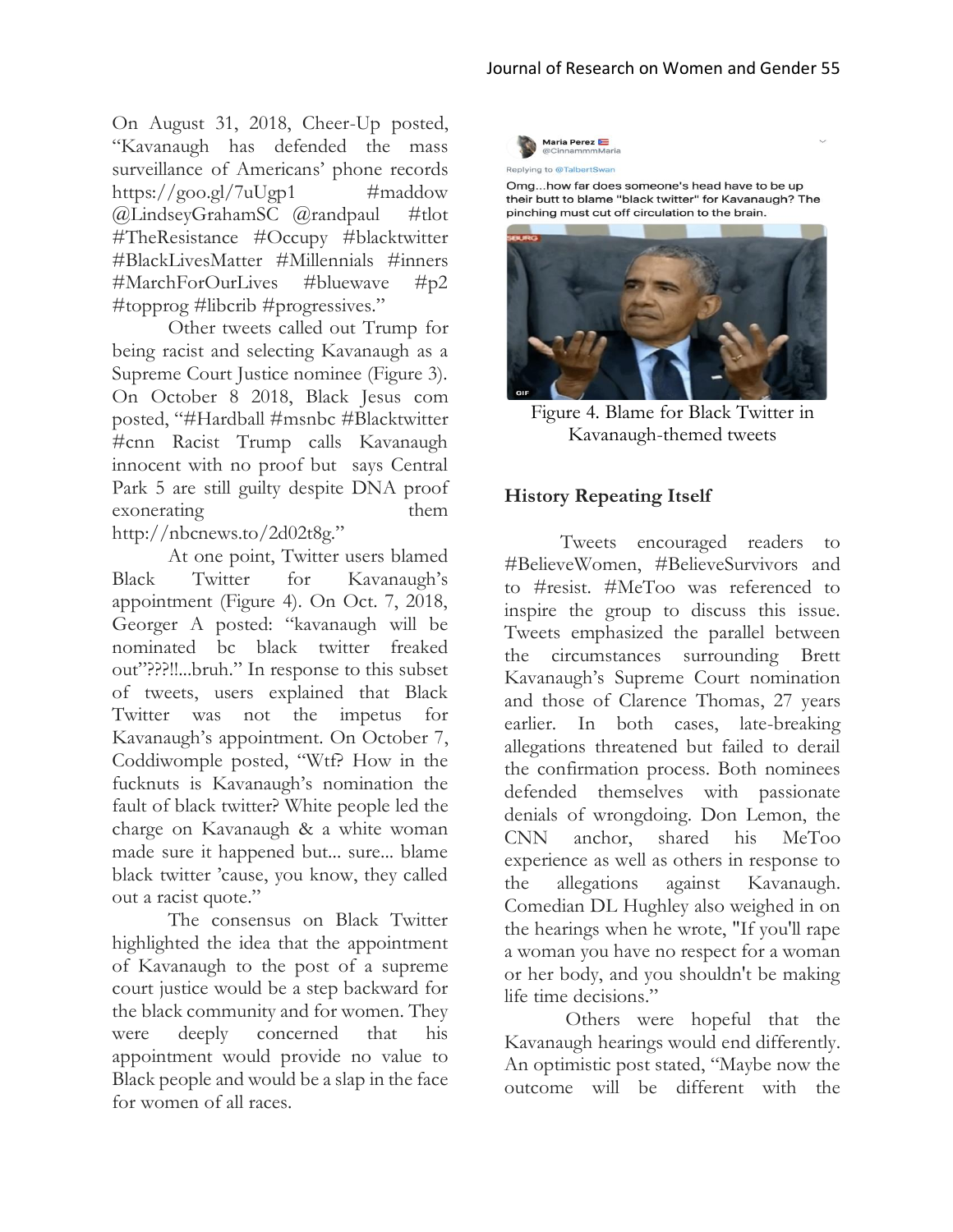Kavanaugh hearings and his accuser, Dr. Ford. I met Anita Hill last Spring when this picture was taken, She is still a credible force of change. And her courage speaks to the trail she blazed way back in 1991. #BlackTwitter." Still others inserted humor and popular culture references into their posts. One person posted, "Ummm Imma need #oliviapope to come up out of retirement for this one folks. @shondarhimes @kerrywashington Investigations need to be had…"

#### **White privilege**

Tweets containing the white privilege theme emphasized the difference in how black defendants and disadvantaged individuals were required two act (Figure 6). They characterized Kavanaugh and Republican cabinet members as elite and out of touch. Morehouse College President David Thomas provides context for why many of Black Twitter users voiced concerns about white privilege and the double standards facing blacks. "Men of color are often treated as guilty until proven innocent of an accusation or crime. Their punishment is swift and severe. The loss of their college and career. Dreams. Imprisonment. Death" he wrote in a column for Diverse Issues of Higher Education (Thomas, 2018). An example from the Twitter study period follows:

*@Yamiche @CapehartJ @realDonaldTrump supporters #Republican always screaming abt #Elite s yet #Kavanaugh #Kavanaughvote member of elite all male dinner club. @amjoyshow @CNN @MSNBC @FoxNews as well as #Trump #cabinet full of extreme wealth and corporate influence. #BlackTwitter. #Corruption*



Figure 6. Kavanaugh-themed tweet illustrating the white privilege frame.

Black Twitter users also made references to Kavanaugh's behavior during the hearings and how he appeared to be overacting. Tweets referred to him crying while on the stand and called him out on this type of behavior that would be deemed inappropriate for a woman. One tweet stated, "@BrettKavanaugh is the quintessential angry white man! Yelling like a mad man during his testimony, solely because a woman would dare tell the truth about him & that America would dare question his white privilege! He is angry & guilty. #MeToo #BlackTwitter."

#### **Informational Tweets**

Informational tweets provided facts about the Kavanaugh Hearings, and his final nomination. They were void of judgement and frequently linked to stories published by newspapers and blogs. Three examples pulled from Twitter during the study period included:

- Trump nominates Brett Kavanaugh to Supreme Court
- White House Withholds 100,000 Pages of Judge Brett Kavanaugh's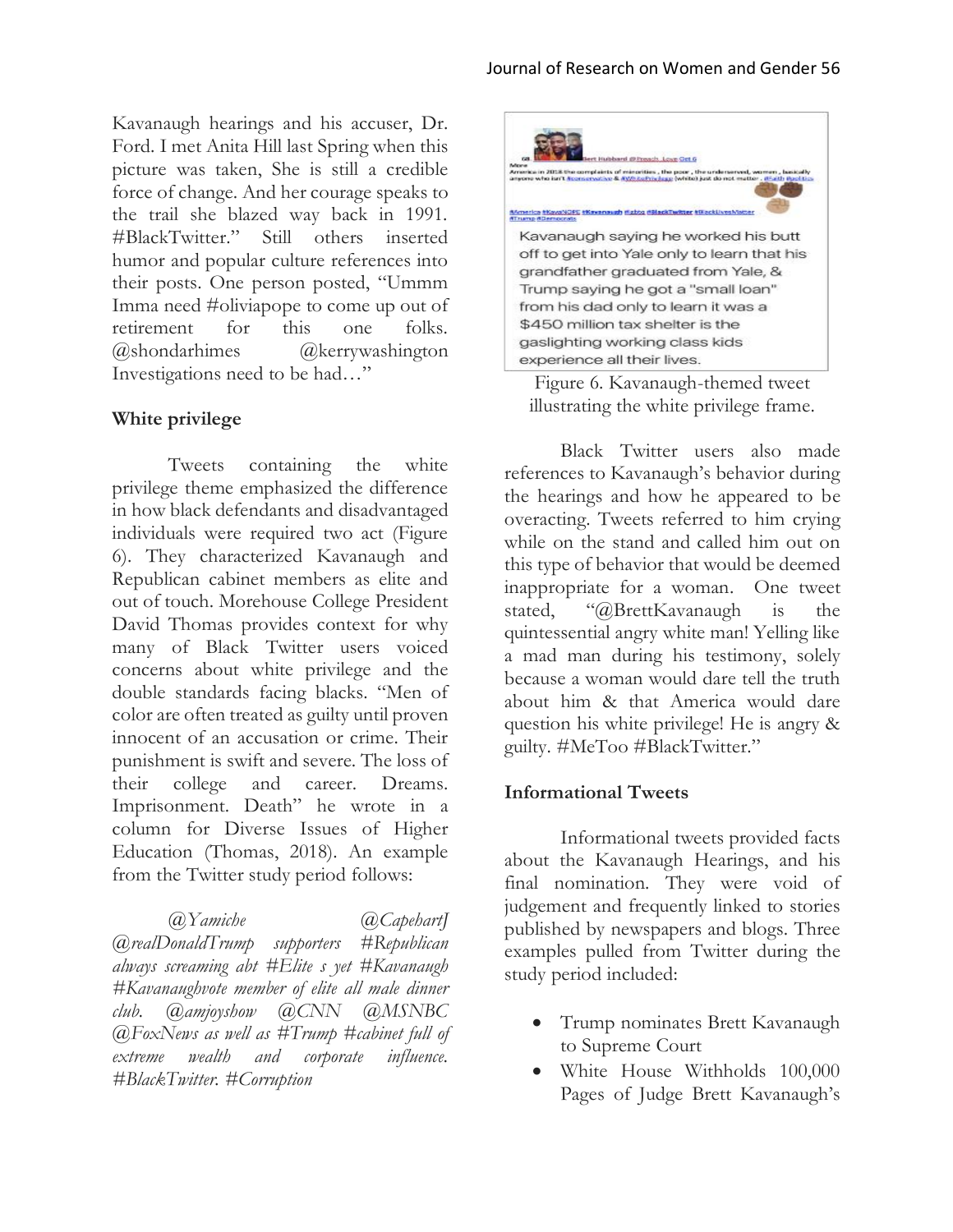Records https://nyti.ms/2Caj0s4 #blacktwitter .@

• CoryBooker released Kavanaugh's emails about racial profiling. #BlackTwitter

Our analysis illustrates how Kavanaugh-themed memes served as a new avenue for supporting women (e.g., hooks, 1992; Collins, 2004). From a feminist perspective, individual tweets often highlighted the idea that women should support women. Others focused on the betrayal of Blasey Ford by women. Smith (2018) wrote that the U.S. vote of U.S. Sen. Susan Collins, R-Maine, supporting Kavanaugh was the "ultimate betrayal" and evidence that "white women are not their allies." CBS's John Dickerson (2018) wrote there were no winners as both Blasey Ford and Kavanaugh's lives were scrutinized and vilified in the media.

Many Twitter users sounding off on Black Twitter opposed Kavanaugh's confirmation, often highlighting the idea that a double standard for people of color exists in that whites people are innocent until proven guilty and Black people do not get that benefit. CRT scholars Delgado and Stefancic (2001) posit that racism is often institutional, that white privilege dominates American culture and color blindness is a myth. They also posit racism is normal in terms of how our society and businesses operate as it advances the interests of white elites. The tweets in our sample illustrate this point as well as perceptions of white privilege. CRT literature indicates too often the stories of people of color have been excluded in mainstream media, and that is why it is important to look through the lens of critical race theory.

# Conclusion

Using Black Feminist and Critical Race theories, this study analyzed how Black Twitter users framed the 2018 Kavanaugh hearings. Specifically, we looked at the framing of the Kavanaugh incident in thousands of tweets that emerged between September 27, 2018, when the Senate Judiciary Committee began televised testimony from Blasey Ford and Kavanaugh until four days after the Senate confirmed his nomination on Oct. 10, 2018.

As with any study, this one had limitations. The purposive sample in the Twitterverse was limited to the search time frame as documented earlier. Therefore, findings may not be generalized as there are more than 500 million tweets posted per day (Aslam, 2019). The comments analyzed were those present when data were collected and may differ from comments viewed at another time as Twitter users can delete tweets at any time. This study specifically focused only on Black Twitter, and comparative analysis with another social media platform such as Facebook would be another study. This research could be strengthened with more sentiment analysis.

Even with these shortcomings, this study is important, as it shines light on how the Kavanaugh hearings were framed on Black Twitter. The memes in our sample illustrate the importance of having alternative platforms for Black people to express themselves regarding current events and hot-button topics, such as the Kavanaugh hearings. It adds a new chapter to previous studies noting that traditional media outlets overlook racial disparities and focus largely on gender and primarily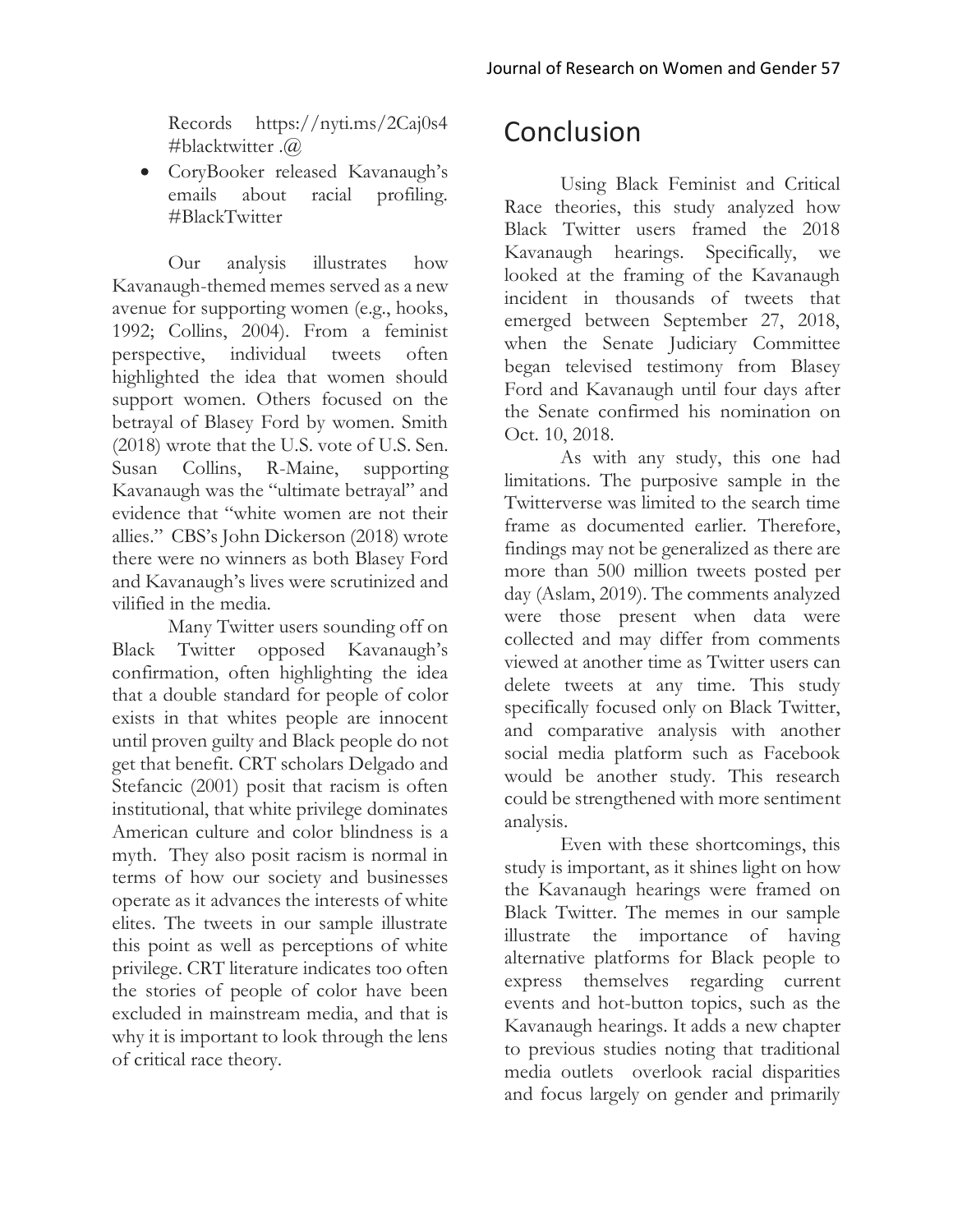women from the dominant group. Alternative platforms such as Black Twitter offer a voice for women in marginalized groups. In this case, Black Twitter offered a viable and visible platform to not only express concerns, but to also offer directives and solutions for how Black people might play a role in politics. The act of creating, sharing and resharing Kavanaugh-themed tweets provided an outlet for Black people to form a collective voice regarding the historic Kavanaugh hearings and to garner support for Blasey Ford.

*Address correspondence to: Dorothy Bland, Ph.D., University of North Texas Email: dorothy.bland@unt.edu Mia Moody-Ramirez, Ph.D., Baylor University Email: Mia\_Moody@baylor.edu*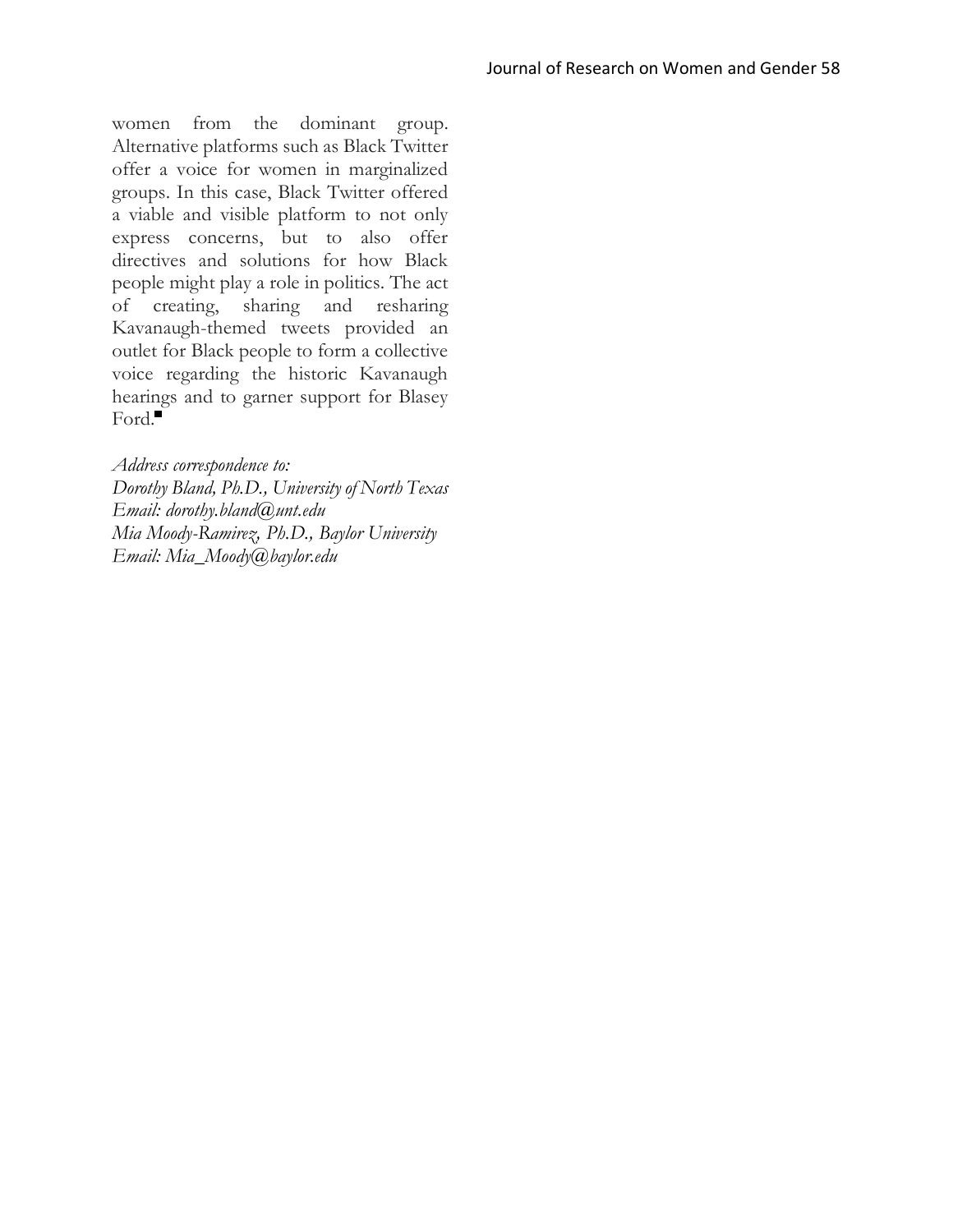#### References

Amnesty International (2018, December 18). Crowdsourced Twitter study reveals shocking scale of online abuse against women. Amnesty International press release. Retrieved from https://www.amnestyusa.org/pre ss-releases/crowdsourced-twitterstudy-reveals-shocking-scale-ofonline-abuse-against-women/

- Anderson, M. & Hitlin, P. (2016). Social Media Conversations About Race: How social media users see, share and discuss race and the rise of hashtags like #BlackLivesMatter. Pew Research Center.
- Anderson, M. & Hitlin, P. (2016, August 15). "History of the Hashtag #BlackLivesMatter: Social Activism on Twitter." Pew Research Center. http://www.pewinternet.org/201  $6/08/15$ /the-hashtagblacklivesmatter-emerges-socialactivism-on-twitter/.
- Anderson, M., Toor, A., Rainie, L. & Smith, A. (2018, July 11). Public attitudes toward political engagement on social media. Pew Research Center. Retrieved from, [https://www.pewinternet.org/20](https://www.pewinternet.org/2018/07/11/public-attitudes-toward-political-engagement-on-social-media/) [18/07/11/public-attitudes](https://www.pewinternet.org/2018/07/11/public-attitudes-toward-political-engagement-on-social-media/)[toward-political-engagement-on](https://www.pewinternet.org/2018/07/11/public-attitudes-toward-political-engagement-on-social-media/)[social-media/](https://www.pewinternet.org/2018/07/11/public-attitudes-toward-political-engagement-on-social-media/)
- Armstrong, C. (2014). *Media disparity: A gender battleground*. Lanham, Md.: Lexington Books
- Aslam, S. (2019, Jan. 19). Twitter by the numbers: Stats, demographics & fun facts. Omnicore Agency. Retrieved from

[https://www.omnicoreagency.co](https://www.omnicoreagency.com/twitter-statistics/) [m/twitter-statistics/](https://www.omnicoreagency.com/twitter-statistics/)

- Barker-Plummer, B. (1995). News as a political resource: Media strategies and political identity in the U.S. Women's movement, 1966-1975. *Critical Studies in Mass Communication*, 12(3): 306-324.
- Barnett, B. (2012). How Newspapers Frame Rape Allegations: The Duke University Case. Women & Language, 35(2), 11–33.
- Benedict, H. (1992). Virgin or vamp: How the press covers sex crimes. In L. Flanders (Ed.), Real majority, media minority (pp. 115- 118). Maine: Common Courage Press.
- Bevacqua, M. (2000). *Rape on the public agenda: Feminism and the politics of sexual assault*. Boston: Northeastern University Press.
- Bialik, K. & Matsu, K.E. (2017, October 4). Key trends in social and digital news media. Pew Research Center. Retrieved from [https://www.pewresearch.org/fa](https://www.pewresearch.org/fact-tank/2017/10/04/key-trends-in-social-and-digital-news-media/) [ct-tank/2017/10/04/key-trends](https://www.pewresearch.org/fact-tank/2017/10/04/key-trends-in-social-and-digital-news-media/)[in-social-and-digital-news-media/](https://www.pewresearch.org/fact-tank/2017/10/04/key-trends-in-social-and-digital-news-media/)
- Black, M. C., Basile, K. C., Breiding, M. J., Smith, S .G., Walters, M. L., Merrick, M. T., Stevens, M. R. (2011). The National Intimate Partner and Sexual Violence Survey (NISVS): 2010 summary report. Retrieved from the Centers for Disease Control and Prevention, National Center for Injury Prevention and Control: [http://www.cdc.gov/ViolencePre](http://www.cdc.gov/ViolencePrevention/pdf/NISVS_Report2010-a.pdf) [vention/pdf/NISVS\\_Report2010](http://www.cdc.gov/ViolencePrevention/pdf/NISVS_Report2010-a.pdf) [-a.pdf](http://www.cdc.gov/ViolencePrevention/pdf/NISVS_Report2010-a.pdf)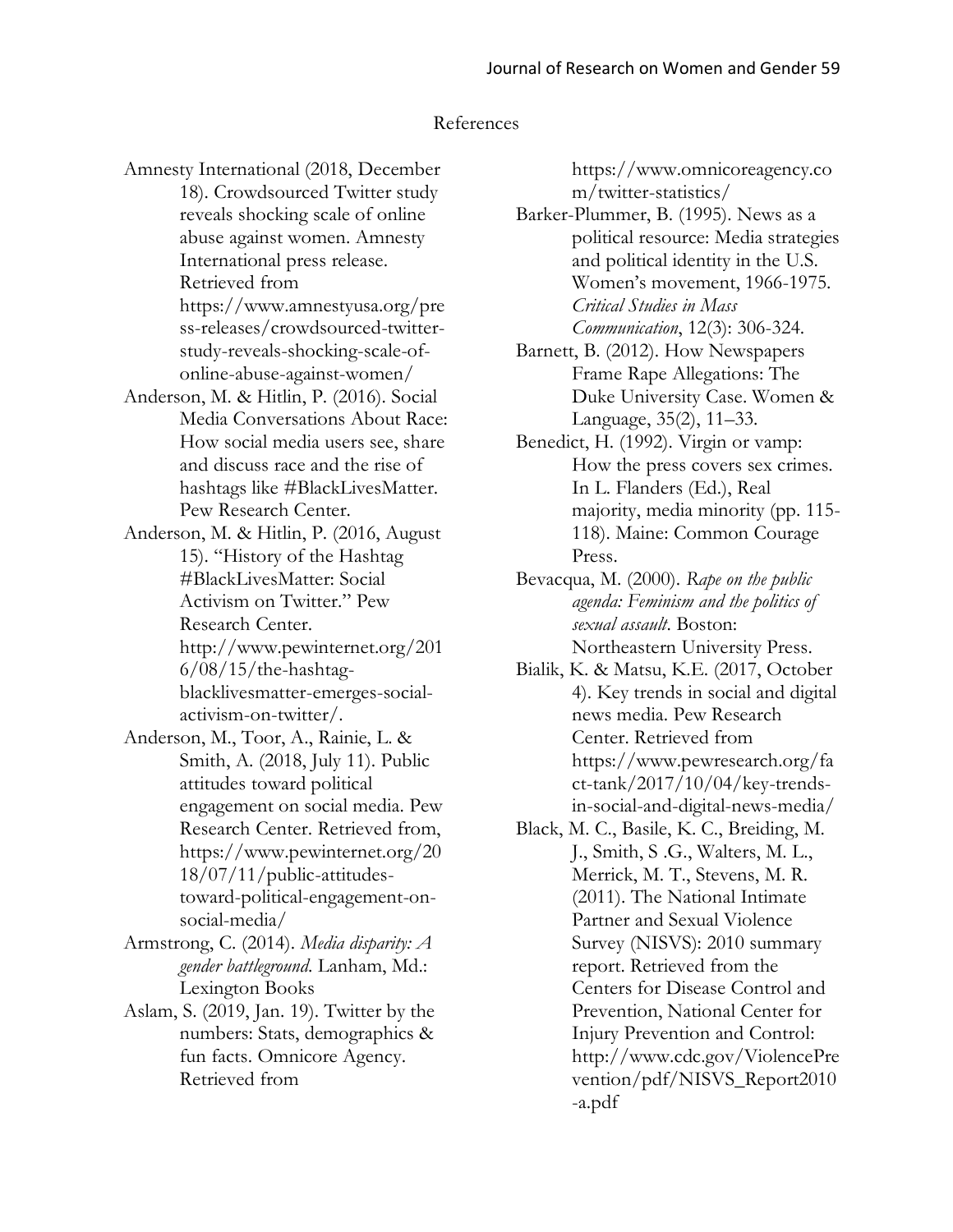Black Jesus com [@BlackJesusCom].

(2018, October 8). *#Hardball #msnbc #Blacktwitter #cnn Racist Trump calls Kavanaugh innocent with no proof but says Central Park 5 are still guilty despite DNA proof exonerating them http://nbcnews.to/2d02t8g* [Tweet]. Twitter.

https://twitter.com/BlackJesusco m/status/1049447765284216834

BlackPressRadio [@BlackPressRadio].

(2018, October 7).*PLEASE GO TO* 

*https://www.270towin.com/2018 senate-election/ … … to learn more about YOUR state and who is running. Do what you can to get the RIGHT PERSON for your family and values elected. #BlackTwitter #Vote #BlackVote #TaylorSwift #iHeartOnCW #TheWalkingDead #90DayFiance #Kavanaughpic.twitter.com/Dsxrjd8t HN* [Tweet]. Twitter.

https://twitter.com/BlackPressR adio/status/10491317144072765 45.

Branigin, A. (2018, October 4). 'People aren't divided on Kavanaugh's confirmation. White people are. TheRoot.com. Retrieved from [https://www.theroot.com/peopl](https://www.theroot.com/people-arent-divided-on-kavanaughs-confirmation-white-1829524632) [e-arent-divided-on-kavanaughs](https://www.theroot.com/people-arent-divided-on-kavanaughs-confirmation-white-1829524632)[confirmation-white-1829524632](https://www.theroot.com/people-arent-divided-on-kavanaughs-confirmation-white-1829524632)

Brooks, D. E. & Hebert, L. P. (2006). Gender, Race, and Media representation. In *Gender and Communication in Mediated Contexts.*

Brown, A. L., Testa, M., & Messman-Moore, T. L. (2007). Psychological consequences of sexual victimization resulting

from force, incapacitation, or verbal coercion. Violence Against Women, 15(8), 898-919.

Byerly, C. M. & Hill, M. (2012). Reformulation theory: Gauging feminist impact on news of violence against women. *Journal of Research on Women and Gender*, 5, 1- 20. Retrieved from [https://journals.tdl.org/jrwg/ind](https://journals.tdl.org/jrwg/index.php/jrwg/article/view/71/36) [ex.php/jrwg/article/view/71/36](https://journals.tdl.org/jrwg/index.php/jrwg/article/view/71/36)

Byerly, C.M. & Ross, K. (2006). *Women and media: A critical introduction*. Malden, MA: Blackwell Publishing.

Cheer-Up [@justgrateful]. (2018, August 31). *Kavanaugh has defended the mass surveillance of Americans' phone records https://goo.gl/7uUgp1 #maddow @LindseyGrahamSC @randpaul #tlot #TheResistance #Occupy #blacktwitter #BlackLivesMatter #Millennials #inners #MarchForOurLives #bluewave #p2 #topprog #libcrib #progressives* [Tweet]. Twitter. https://twitter.com/justgrateful/ status/1035694398426832896

Clark, M. D. (2014). *To tweet our own cause: A mixed-methods study of the online phenomenon "black Twitter*" (Doctoral dissertation, University of North Carolina). Retrieved from [https://search.proquest.com/ope](https://search.proquest.com/openview/a5773355ad9442b455850eb0ffaf2d7b/1?pq-origsite=gscholar&cbl=18750&diss=y) [nview/a5773355ad9442b455850e](https://search.proquest.com/openview/a5773355ad9442b455850eb0ffaf2d7b/1?pq-origsite=gscholar&cbl=18750&diss=y) [b0ffaf2d7b/1?pq](https://search.proquest.com/openview/a5773355ad9442b455850eb0ffaf2d7b/1?pq-origsite=gscholar&cbl=18750&diss=y)[origsite=gscholar&cbl=18750&di](https://search.proquest.com/openview/a5773355ad9442b455850eb0ffaf2d7b/1?pq-origsite=gscholar&cbl=18750&diss=y)

 $ss=v$ 

Coddiwomple [@wildjaden]. (2018, October 7). *Wtf? How in the fucknuts is Kavanaugh's nomination the fault of black twitter? White people led the charge on Kavanaugh & a white*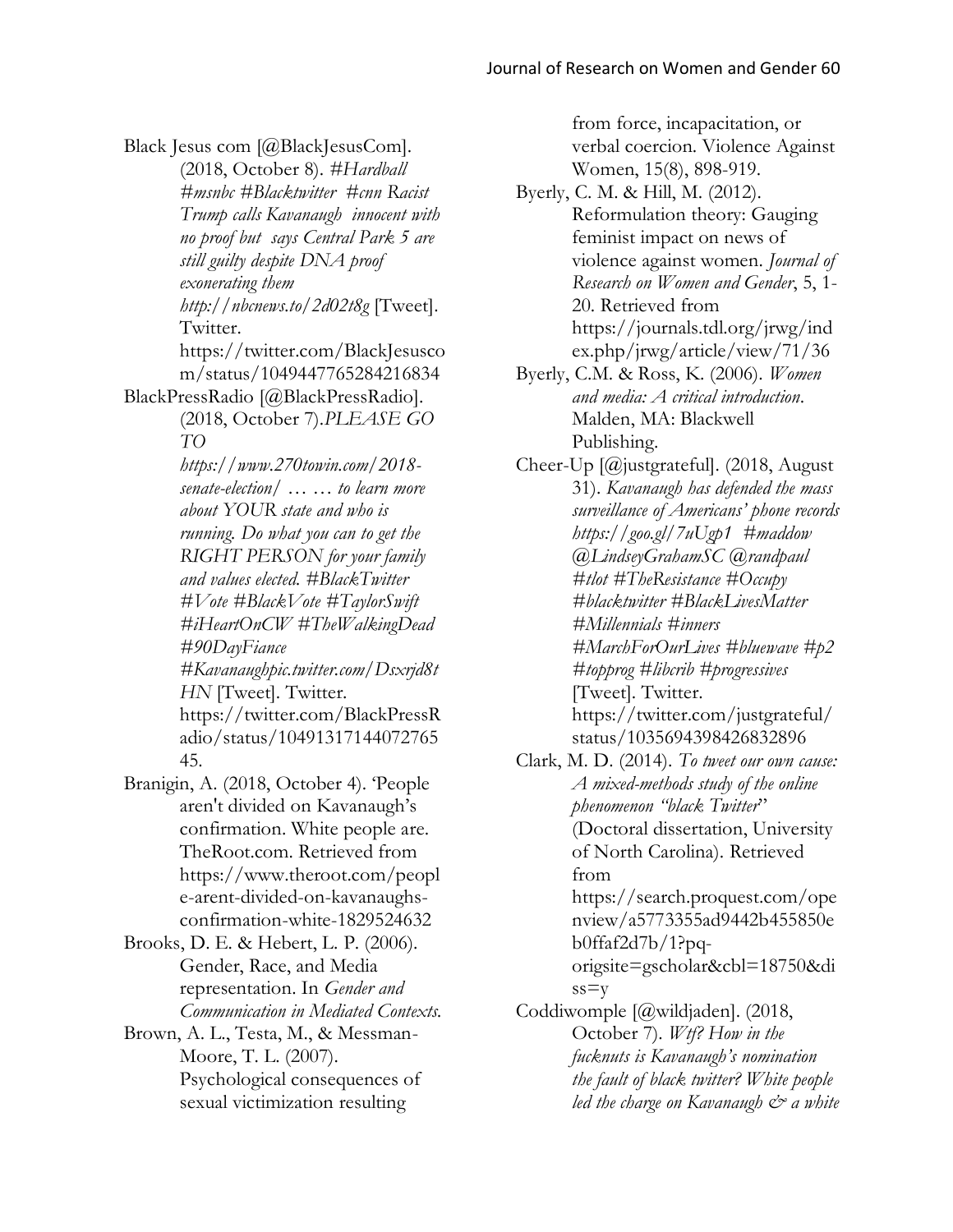*woman made sure it happened but... sure... blame black twitter 'cause, you know, they called out a racist quote.* [Tweet}. Twitter. https://twitter.com/wildjaden/st atus/1048916300070834176

- Collins, P. H. (2000). *Black feminist thought: Knowledge, consciousness, and the politics of empowerment*.
- Cooper, B. (2018). *Eloquent Rage.* New York: Picador.
- Creedon, P.J. (1993). *Women in mass communication, Second Edition.* Newbury Park, Calif.: Sage.
- Crenshaw, K.W. (1995). *Critical race theory: The key writings that formed the movement*. New York, New York: The New Press.
- Dates, J. & Moody-Ramirez, M. (2018). *From Blackface to Black Twitter: Reflections on Black Humor, race, Politics, & Gender*. New York: Peter Lang.
- Delgado, R. & Stefancic, J. (2001) *Critical race theory: An introduction.* New York, New York: New York University Press.
- Dickerson, J. (2018, Sept. 30) John's notebook: A week of anguish. CBSnews.com. Retrieved from [https://www.cbsnews.com/news](https://www.cbsnews.com/news/johns-notebook-a-week-of-anguish/) [/johns-notebook-a-week-of](https://www.cbsnews.com/news/johns-notebook-a-week-of-anguish/)[anguish/](https://www.cbsnews.com/news/johns-notebook-a-week-of-anguish/)
- Everbach, T. (2014). Women's (mis) Representation in News Media. In Armstrong, C. (ed.) *Media Disparity: A gender Battleground*. Lanham, Md.: Lexington Books
- Farrow, R. (2018, September 9).As Les Moonves negotiates his exit form CBS, six women raise new assault and harassment claims. *The New Yorker*. Retrieved March 23, 2019 from

https://www.newyorker.com/ne ws/news-desk/as-leslie-moonvesnegotiates-his-exit-from-cbswomen-raise-new-assault-andharassment-claims

- Forgey, Q. (2018, September 27). New York Times yanks Twitter poll on Kavanaugh accuser. Politico.com. Retrieved from [https://www.politico.com/story/](https://www.politico.com/story/2018/09/27/nyt-yanks-kavanaugh-accuser-poll-849242) [2018/09/27/nyt-yanks](https://www.politico.com/story/2018/09/27/nyt-yanks-kavanaugh-accuser-poll-849242)[kavanaugh-accuser-poll-849242](https://www.politico.com/story/2018/09/27/nyt-yanks-kavanaugh-accuser-poll-849242)
- Freelon, D., Lopez, L., Clark, M.D. & Jackson, S. J. (2017). How Black Twitter and other social media communities interact. John S. and James L. Knight Foundation. Retrieved from [https://kf-site](https://kf-site-production.s3.amazonaws.com/publications/pdfs/000/000/246/original/Marginalized-Twitter-v5.pdf)[production.s3.amazonaws.com/p](https://kf-site-production.s3.amazonaws.com/publications/pdfs/000/000/246/original/Marginalized-Twitter-v5.pdf) [ublications/pdfs/000/000/246/o](https://kf-site-production.s3.amazonaws.com/publications/pdfs/000/000/246/original/Marginalized-Twitter-v5.pdf) [riginal/Marginalized-Twitter](https://kf-site-production.s3.amazonaws.com/publications/pdfs/000/000/246/original/Marginalized-Twitter-v5.pdf)[v5.pdf](https://kf-site-production.s3.amazonaws.com/publications/pdfs/000/000/246/original/Marginalized-Twitter-v5.pdf)
- Georger, A. [@AndreaGeorger]. (2018, October 7). *kavanaugh will be nominated bc black twitter freaked out"???!!...bruh.* [Tweet]. Twitter. https://twitter.com/AndreaGeor ger/status/104890946306597273 6
- Green, J. (2018, June 25). #MeToo snares more than 400 high-profile people. *Bloomberg.* Retrieved from [https://www.bloomberg.com/ne](https://www.bloomberg.com/news/articles/2018-06-25/-metoo-snares-more-than-400-high-profile-people-as-firings-rise) [ws/articles/2018-06-25/-metoo](https://www.bloomberg.com/news/articles/2018-06-25/-metoo-snares-more-than-400-high-profile-people-as-firings-rise)[snares-more-than-400-high](https://www.bloomberg.com/news/articles/2018-06-25/-metoo-snares-more-than-400-high-profile-people-as-firings-rise)[profile-people-as-firings-rise](https://www.bloomberg.com/news/articles/2018-06-25/-metoo-snares-more-than-400-high-profile-people-as-firings-rise)
- Greene, L. S., Inniss, L. B., Crawford, B. J., Baradaran, M., Ben-Asher, N., Capers, I. B., ... & Lindsay, K. (2019). Talking About Black Lives Matter and# MeToo. *Wis. JL Gender, & Soc'y*, *34*, 109.
- Haynes, S. (2018, December 18). 'A toxic place for women.' A new study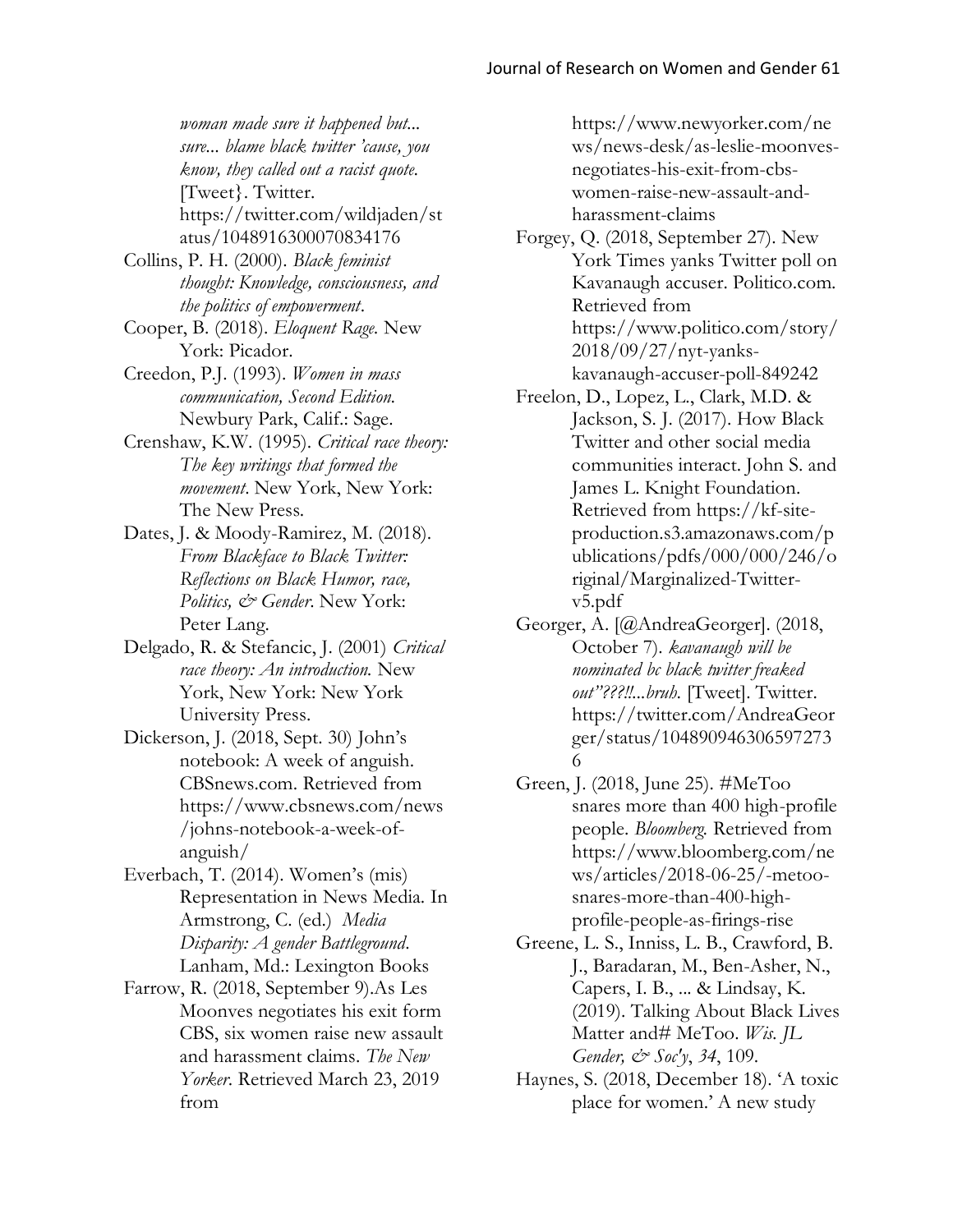reveals the scale of abuse on Twitter. *Time.* Retrieved from [http://time.com/5482390/twitter](http://time.com/5482390/twitter-online-abuse-women-amnesty-international-study/) [-online-abuse-women-amnesty](http://time.com/5482390/twitter-online-abuse-women-amnesty-international-study/)[international-study/](http://time.com/5482390/twitter-online-abuse-women-amnesty-international-study/)

- Hear that? CHINwag. chin·wag /CHin waq/a chat [@lesleyNmitchell]. (2018, October 17). *@LouisFarrakhan Speaks on Kavanaugh, Blasey Ford, & the Catholic Church on the Anniversary of the Million Man March 10/14 #EverybodyTalks #EverybodyHasAVoice #BlackTwitter #RetweetsAreLegal* [Tweet]. Twitter. https://twitter.com/lesleynmitch ell/status/1052583997862236162
- Hill, A. (2018, September 18). Anita Hill: How to get the Kavanaugh hearings right. New York Times. [https://www.nytimes.com/2018/](https://www.nytimes.com/2018/09/18/opinion/anita-hill-brett-kavanaugh-clarence-thomas.html) [09/18/opinion/anita-hill-brett](https://www.nytimes.com/2018/09/18/opinion/anita-hill-brett-kavanaugh-clarence-thomas.html)[kavanaugh-clarence-thomas.html](https://www.nytimes.com/2018/09/18/opinion/anita-hill-brett-kavanaugh-clarence-thomas.html)
- hooks, b. (1981). *Ain't I a woman: Black women and feminism*. Boston, MA: South End Press.
- hooks, b. (1984). *Feminist theory from margin to center*. Boston, MA: South End Press.

Jones, F. (2013, July 17). "Is Twitter the Underground Railroad of Activism?" Salon.com. Retrieved from [https://www.salon.com/2013/07](https://www.salon.com/2013/07/17/how_twitter_fuels_black_activism/) [/17/how\\_twitter\\_fuels\\_black\\_act](https://www.salon.com/2013/07/17/how_twitter_fuels_black_activism/) [ivism/](https://www.salon.com/2013/07/17/how_twitter_fuels_black_activism/)

- Jones, F. (2019). *Reclaiming our space: How Black feminists are changing the world from tweets to the streets*. Boston, MA: Beacon Press
- Kearl, H. (2018, February). The Facts behind the #MeToo Movement: A national study on sexual

harassment and assault. Stop Street Harassment. Retrieved from [http://www.stopstreetharassment](http://www.stopstreetharassment.org/wp-content/uploads/2018/01/Full-Report-2018-National-Study-on-Sexual-Harassment-and-Assault.pdf) [.org/wp](http://www.stopstreetharassment.org/wp-content/uploads/2018/01/Full-Report-2018-National-Study-on-Sexual-Harassment-and-Assault.pdf)[content/uploads/2018/01/Full-](http://www.stopstreetharassment.org/wp-content/uploads/2018/01/Full-Report-2018-National-Study-on-Sexual-Harassment-and-Assault.pdf)[Report-2018-National-Study-on-](http://www.stopstreetharassment.org/wp-content/uploads/2018/01/Full-Report-2018-National-Study-on-Sexual-Harassment-and-Assault.pdf)[Sexual-Harassment-and-](http://www.stopstreetharassment.org/wp-content/uploads/2018/01/Full-Report-2018-National-Study-on-Sexual-Harassment-and-Assault.pdf)[Assault.pdf](http://www.stopstreetharassment.org/wp-content/uploads/2018/01/Full-Report-2018-National-Study-on-Sexual-Harassment-and-Assault.pdf) 

- Lee, M.J., Serfaty, S. and Summers, J. (2017, November 16). Congress paid out \$17 million in settlements. Here's why we know so little about that money. CNN. Retrieved from
- Lisak, D., Gardinier, L., Nicksa, S. C., & Cote, A. M. (2010). False allegations of sexual assault: An analysis of ten years of reported cases. Violence Against Women, 16, 1318-1334. doi:10.1177/1077801210387747
- Little, A. (2014, February 19). How many of these early Black feminists do you know? Ms[.https://msmagazine.com/201](https://msmagazine.com/2014/02/19/how-many-of-these-early-black-feminists-do-you-know/)  $4/02/19/how$ -many-of-these[early-black-feminists-do-you](https://msmagazine.com/2014/02/19/how-many-of-these-early-black-feminists-do-you-know/)[know/](https://msmagazine.com/2014/02/19/how-many-of-these-early-black-feminists-do-you-know/)
- Matsa, K.E. & Shearer, E. (2018, September 10). News use across social media platforms 2018. Pew Research Center. Retrieved from [www.journalism.org/2018/09/10](http://www.journalism.org/2018/09/10/news-use-across-social-media-platforms-%202018/) [/news-use-across-social-media](http://www.journalism.org/2018/09/10/news-use-across-social-media-platforms-%202018/)[platforms-](http://www.journalism.org/2018/09/10/news-use-across-social-media-platforms-%202018/) 2018/
- Moody, M., Lewis, T., Murray, B. (2015). The 2013 Steubenville rape case: an examination of framing in newspapers and user-generated content. Southwestern Mass Communication Journal.
- Manjoo, F. (2010, August 10). How black people use Twitter. Slate.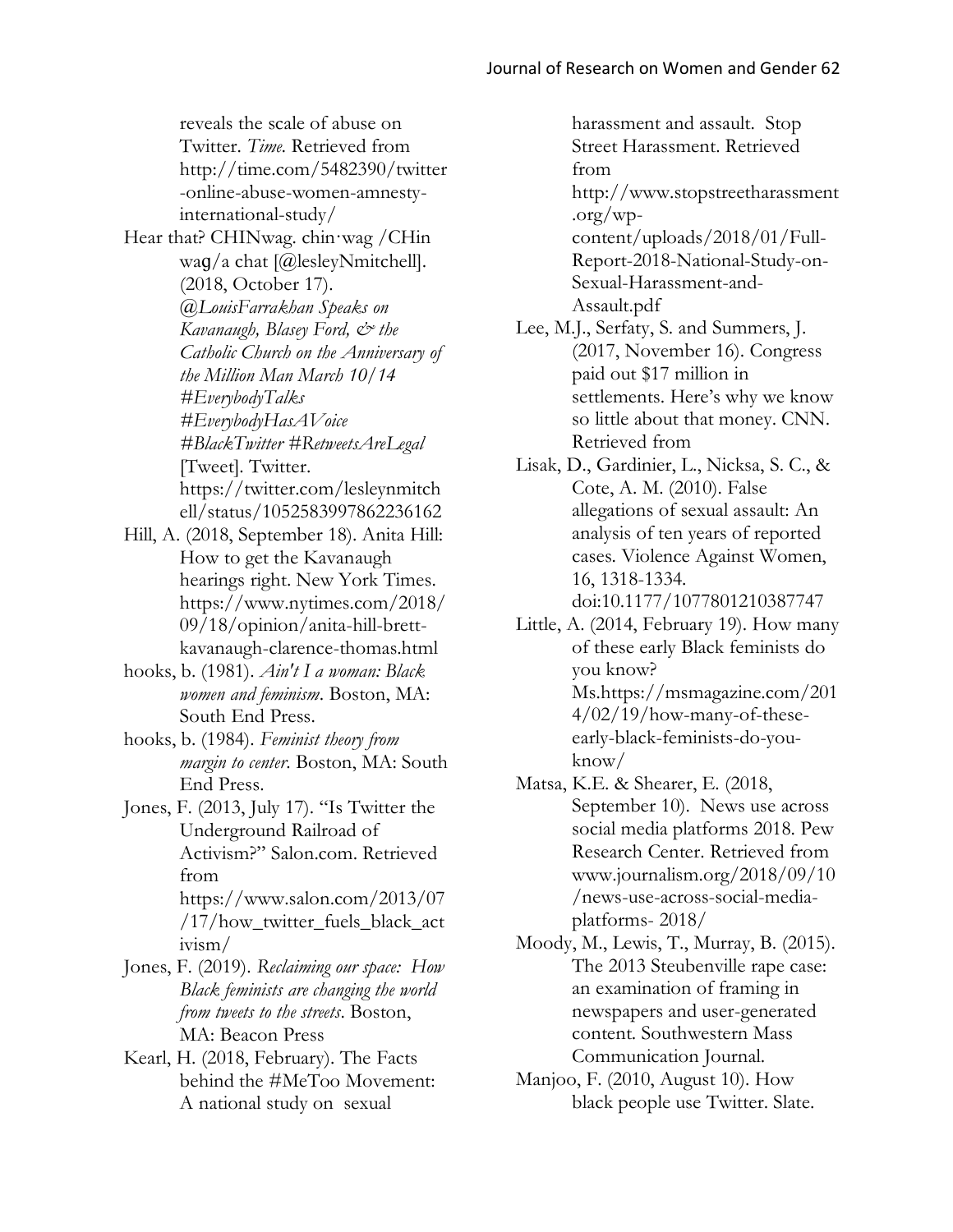Retrieved from [https://slate.com/technology/20](https://slate.com/technology/2010/08/how-black-people-use-twitter.html) [10/08/how-black-people-use](https://slate.com/technology/2010/08/how-black-people-use-twitter.html)[twitter.html](https://slate.com/technology/2010/08/how-black-people-use-twitter.html)

O'Hara, S. (2012). Monsters, playboys, virgins and whores: rape myths in the news media's coverage of sexual violence. Language and Literature, 21(3), 247-259.

Ordway, D. (2018). Why many sexual assault survivors may not come forward for years. Journalist's Resource. Harvard Kennedy School Shorenstein Center on Media, Politics and Public Policy. Retrieved from [https://journalistsresource.org/st](https://journalistsresource.org/studies/government/criminal-justice/sexual-assault-report-why-research/) [udies/government/criminal](https://journalistsresource.org/studies/government/criminal-justice/sexual-assault-report-why-research/)[justice/sexual-assault-report-why](https://journalistsresource.org/studies/government/criminal-justice/sexual-assault-report-why-research/)[research/](https://journalistsresource.org/studies/government/criminal-justice/sexual-assault-report-why-research/)

- Palumbo, L. (2018, March 29). NSVRC kicks off 17th annual Sexual Assault Awareness Month with "Embrace Your Voice" theme. National Sexual Violence Resource Center. (press release)[.](https://www.nsvrc.org/sites/default/files/2018-03/News_NSVRC_Press-release_NSVRC-kicks-off-17th-annual-Sexual-Assault-Awareness-Month.pdf) [https://www.nsvrc.org/sites/def](https://www.nsvrc.org/sites/default/files/2018-03/News_NSVRC_Press-release_NSVRC-kicks-off-17th-annual-Sexual-Assault-Awareness-Month.pdf) [ault/files/2018-](https://www.nsvrc.org/sites/default/files/2018-03/News_NSVRC_Press-release_NSVRC-kicks-off-17th-annual-Sexual-Assault-Awareness-Month.pdf) [03/News\\_NSVRC\\_Press](https://www.nsvrc.org/sites/default/files/2018-03/News_NSVRC_Press-release_NSVRC-kicks-off-17th-annual-Sexual-Assault-Awareness-Month.pdf)[release\\_NSVRC-kicks-off-17th](https://www.nsvrc.org/sites/default/files/2018-03/News_NSVRC_Press-release_NSVRC-kicks-off-17th-annual-Sexual-Assault-Awareness-Month.pdf)[annual-Sexual-Assault-Awareness-](https://www.nsvrc.org/sites/default/files/2018-03/News_NSVRC_Press-release_NSVRC-kicks-off-17th-annual-Sexual-Assault-Awareness-Month.pdf)[Month.pdf](https://www.nsvrc.org/sites/default/files/2018-03/News_NSVRC_Press-release_NSVRC-kicks-off-17th-annual-Sexual-Assault-Awareness-Month.pdf)
- Patten, D. (2019, March 1). Harvey Weinstein rape case hearing delayed; June trial start date still stands. Deadline. Retrieved fro[m](https://deadline.com/2019/03/harvey-weinstein-trial-delay-attempt-new-lawyers-1202557796/) https://deadline.com/2019/03/h arvey-weinstein-trial-delayattempt-new-lawyers-1202557796/
- Pew Research Center (2018, February 5). Social Media Fact Sheet. Retrieved from

[https://www.pewinternet.org/fac](https://www.pewinternet.org/fact-sheet/social-media/) [t-sheet/social-media/](https://www.pewinternet.org/fact-sheet/social-media/)

- Pew Research Center (2018, July 11). A majority of American thinks social media helps give voice to the underrepresented, but a larger share say they distract from important issues. Pew Research Center. Retrieved from [https://www.pewinternet.org/pi\\_](https://www.pewinternet.org/pi_2018-07-10_social-activism_0-06/) [2018-07-10\\_social-activism\\_0-06/](https://www.pewinternet.org/pi_2018-07-10_social-activism_0-06/)
- Quinnipiac University Poll (2018, October 1). More U.S. Voters say don't confirm Kavanaugh, Quinnipiac University national poll finds; more voters believe Ford than Kavanaugh. Retrieved from

[https://poll.qu.edu/national/rele](https://poll.qu.edu/national/release-detail?ReleaseID=2574) [ase-detail?ReleaseID=2574](https://poll.qu.edu/national/release-detail?ReleaseID=2574)

RAINN. (2018, Oct. 1). RAINN Hotline helps record number of survivors. (news release) Retrieved fro[m](https://www.rainn.org/news/rainn-hotline-helps-record-number-survivors) [https://www.rainn.org/news/rai](https://www.rainn.org/news/rainn-hotline-helps-record-number-survivors) [nn-hotline-helps-record-number](https://www.rainn.org/news/rainn-hotline-helps-record-number-survivors)[survivors](https://www.rainn.org/news/rainn-hotline-helps-record-number-survivors)

Roebuck, J. & McCrystal, L. (2018, September 25). Bill Cosby sentenced to 3 to 10 years in state prison for 2004 sex assault. Philly.com Retrieved March 23, 2019 from [https://www.philly.com/philly/n](https://www.philly.com/philly/news/bill-cosby-sentenced-sexual-assault-prison-20180925.html)

[ews/bill-cosby-sentenced-sexual](https://www.philly.com/philly/news/bill-cosby-sentenced-sexual-assault-prison-20180925.html)[assault-prison-20180925.html](https://www.philly.com/philly/news/bill-cosby-sentenced-sexual-assault-prison-20180925.html)

Sayej, N. (2017, December 2). Alyssa Milano on the #MeToo movement: 'We're not going to stand for it any more'. The Guardian. Retrieved from [https://www.theguardian.com/cu](https://www.theguardian.com/culture/2017/dec/01/alyssa-milano-mee-too-sexual-harassment-abuse) [lture/2017/dec/01/alyssa-](https://www.theguardian.com/culture/2017/dec/01/alyssa-milano-mee-too-sexual-harassment-abuse)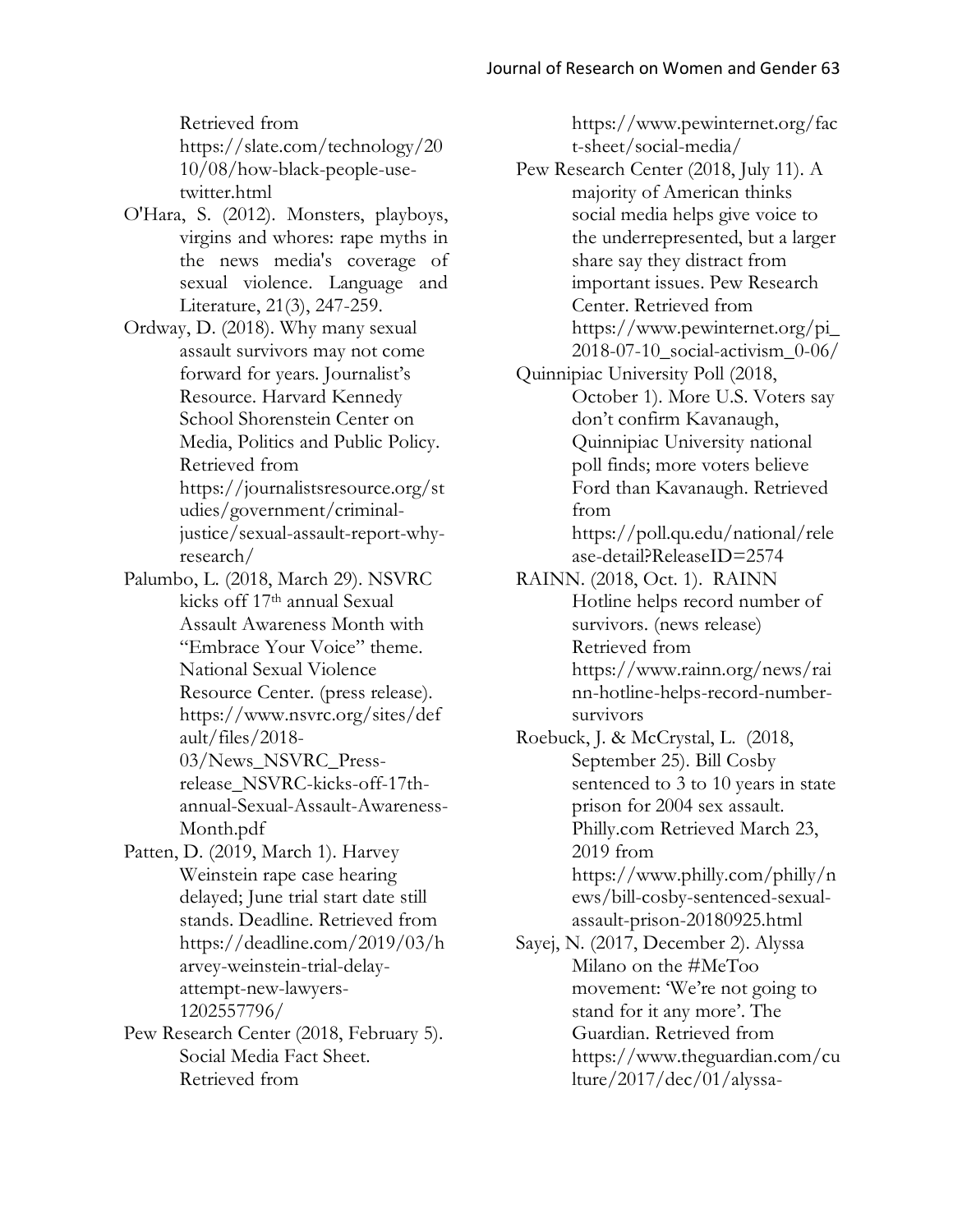[milano-mee-too-sexual](https://www.theguardian.com/culture/2017/dec/01/alyssa-milano-mee-too-sexual-harassment-abuse)[harassment-abuse](https://www.theguardian.com/culture/2017/dec/01/alyssa-milano-mee-too-sexual-harassment-abuse)

Shoot, B. (2018, December 13). Congress passes bipartisan bill making lawmakers personally liable for paying sexual harassment settlements. *Fortune.* Retrieved fro[m](http://fortune.com/2018/12/13/congress-sexual-harassment-policies-accountability-act-update-2018/) http://fortune.com/2018/12/13 /congress-sexual-harassmentpolicies-accountability-act-update-2018/

Smith, M. (2018, October 8). Opinion: It's time for Black women to stop caping the white feminist agenda. The Grio. [https://thegrio.com/2018/10/08](https://thegrio.com/2018/10/08/time-for-black-women-to-stop-caping-a-white-feminist-agenda/)

[/time-for-black-women-to-stop](https://thegrio.com/2018/10/08/time-for-black-women-to-stop-caping-a-white-feminist-agenda/)[caping-a-white-feminist-agenda/](https://thegrio.com/2018/10/08/time-for-black-women-to-stop-caping-a-white-feminist-agenda/)

Strauss, A. L. & Corbin, J. (1998). Basics of qualitative research: Grounded theory procedures and techniques. (2nd ed.) Newbury Park, CA: Sage.

Taub, A. (2014, December 15). Rape culture isn't a myth. It's real and it's dangerous. *Vox*. Retrieved from

[https://www.vox.com/2014/12/](https://www.vox.com/2014/12/15/7371737/rape-culture-definition) [15/7371737/rape-culture](https://www.vox.com/2014/12/15/7371737/rape-culture-definition)[definition](https://www.vox.com/2014/12/15/7371737/rape-culture-definition)

t b [@QueenharpieT]. (2018, October 7). *"Black Twitter" could have baked cookies for Bette and Kavanaugh would have gotten in. The fix was in from day one* [Tweet]. Twitter. https://twitter.com/Queenharpie T/status/1048918059933753344

Theroot.com (2018) The Root 100 2018 [https://interactives.theroot.com/](https://interactives.theroot.com/root-100-2018/) [root-100-2018/](https://interactives.theroot.com/root-100-2018/)

Thomas, D. (2018, October 2). The Kavanaugh Lesson: Integrity over influence. *Diverse Issue in Higher* 

*Education*. Retrieved from [https://diverseeducation.com/art](https://diverseeducation.com/article/128305/) [icle/128305/](https://diverseeducation.com/article/128305/)

Tuchman, G. (1978). Introduction: The symbolic annihilation of women by the mass media. In Tuchman, G.., Daniels, A.K., & Benet, J. W. (Eds.). *Hearth and home: Images of women in the mass media*. New York: Oxford University Press.

Vickery, J.R. & Everbach, T. (eds.). (2018). Mediating Misogyny, Gender, Technology, and Harassment. Palgrave MacMillan.

Viebeck, E. (2018a, January 12). Taxpayers spent nearly \$300K since 2003 to settle House sexual harassment claims. *The Washington Post*. Retrieved March 23, 2019 from

https://www.washingtonpost.co m/powerpost/taxpayers-spentnearly-300k-since-2003-to-settlehouse-sexual-harassmentclaims/2018/01/12/202fc27cf7b3-11e7-beb6 c8d48830c54d\_story.html?utm\_te rm=.ef1121cfead4

Viebeck, E. (2018b, December 13). Congress sends Trump bill to make lawmakers liable for harassment settlements. *The Washington Post.* Retrieved March 23, 2019 fro[m](https://www.washingtonpost.com/powerpost/congress-sends-trump-bill-to-make-lawmakers-liable-for-harassment-settlements/2018/12/13/cbcdc5fc-fef6-11e8-83c0-b06139e540e5_story.html?utm_term=.2380b05f68c8) [https://www.washingtonpost.co](https://www.washingtonpost.com/powerpost/congress-sends-trump-bill-to-make-lawmakers-liable-for-harassment-settlements/2018/12/13/cbcdc5fc-fef6-11e8-83c0-b06139e540e5_story.html?utm_term=.2380b05f68c8) [m/powerpost/congress-sends](https://www.washingtonpost.com/powerpost/congress-sends-trump-bill-to-make-lawmakers-liable-for-harassment-settlements/2018/12/13/cbcdc5fc-fef6-11e8-83c0-b06139e540e5_story.html?utm_term=.2380b05f68c8)[trump-bill-to-make-lawmakers](https://www.washingtonpost.com/powerpost/congress-sends-trump-bill-to-make-lawmakers-liable-for-harassment-settlements/2018/12/13/cbcdc5fc-fef6-11e8-83c0-b06139e540e5_story.html?utm_term=.2380b05f68c8)[liable-for-harassment](https://www.washingtonpost.com/powerpost/congress-sends-trump-bill-to-make-lawmakers-liable-for-harassment-settlements/2018/12/13/cbcdc5fc-fef6-11e8-83c0-b06139e540e5_story.html?utm_term=.2380b05f68c8)[settlements/2018/12/13/cbcdc5f](https://www.washingtonpost.com/powerpost/congress-sends-trump-bill-to-make-lawmakers-liable-for-harassment-settlements/2018/12/13/cbcdc5fc-fef6-11e8-83c0-b06139e540e5_story.html?utm_term=.2380b05f68c8) [c-fef6-11e8-83c0-](https://www.washingtonpost.com/powerpost/congress-sends-trump-bill-to-make-lawmakers-liable-for-harassment-settlements/2018/12/13/cbcdc5fc-fef6-11e8-83c0-b06139e540e5_story.html?utm_term=.2380b05f68c8)

[b06139e540e5\\_story.html?utm\\_te](https://www.washingtonpost.com/powerpost/congress-sends-trump-bill-to-make-lawmakers-liable-for-harassment-settlements/2018/12/13/cbcdc5fc-fef6-11e8-83c0-b06139e540e5_story.html?utm_term=.2380b05f68c8) [rm=.2380b05f68c8](https://www.washingtonpost.com/powerpost/congress-sends-trump-bill-to-make-lawmakers-liable-for-harassment-settlements/2018/12/13/cbcdc5fc-fef6-11e8-83c0-b06139e540e5_story.html?utm_term=.2380b05f68c8)

Water, Maxine [@sunnyherring1]. (n.d.). *#MaxineWaters NOT Happy-Vows*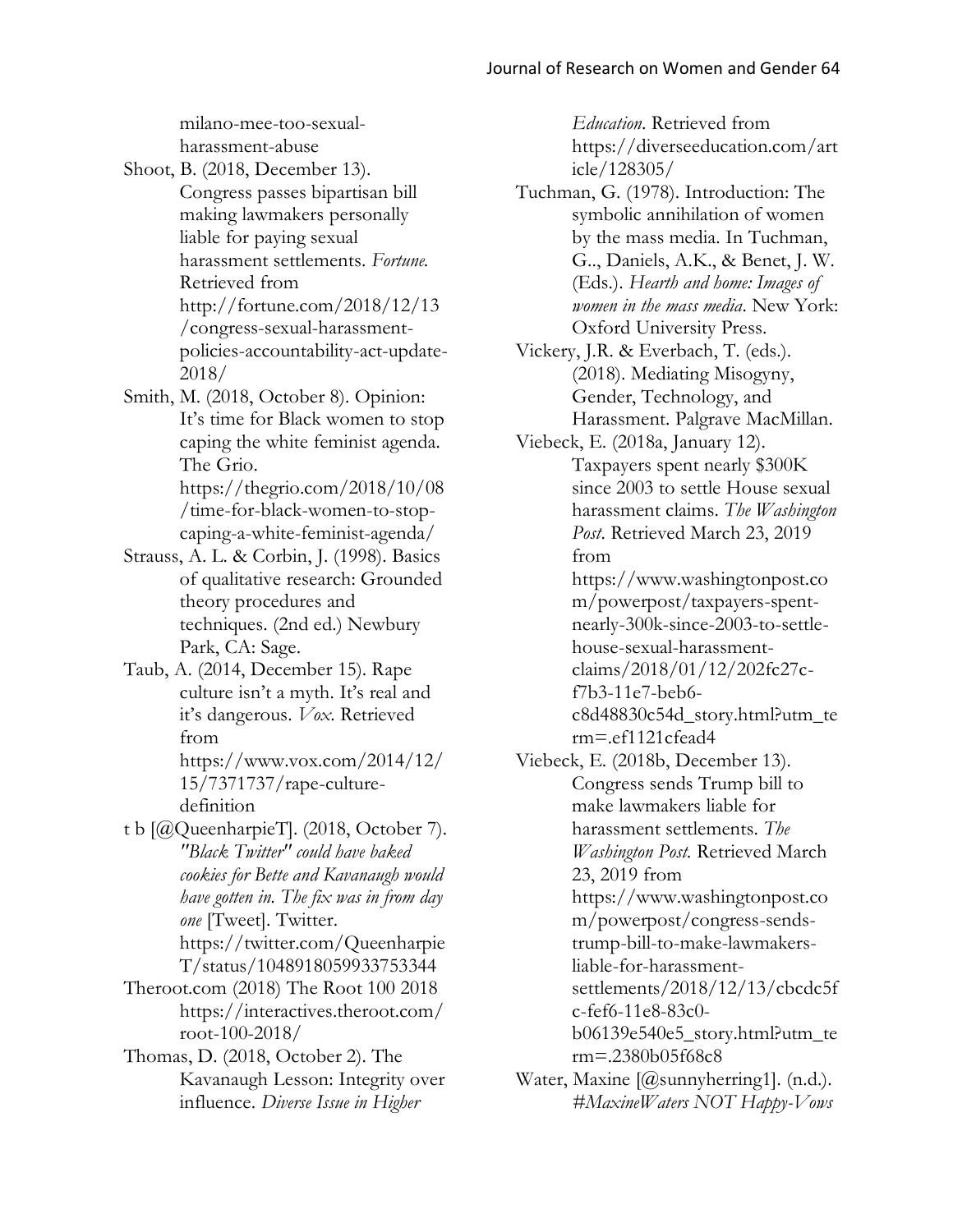*#Kavanaugh Will NEVER Rest #JusticeKavanaugh Has ALL #Women/#BlackWomen #Law Clerks! #Moms #WomeninMedicine #WomeninBusiness #BlackTwitter #Hispanic #Latinos #Hispanics #girls #Students #LA #OrangeCounty #LosAngeles #SoCal #Cali #Democrats https://twitter.com/ChuckCallesto/st atus/1054347398963752961* [Tweet]. Twitter. https://twitter.com/sunnyherring 1/status/1054361254029131776 Weiss, K. G. (2013). "You just don't report that kind of stuff": Investigating teens' ambivalence toward peer-perpetrated, unwanted sexual incidents. *Violence and Victims, 28*(2), 288- 302. doi[:http://dx.doi.org/10.1891/08](http://dx.doi.org/10.1891/0886-6708.11-061) [86-6708.11-061](http://dx.doi.org/10.1891/0886-6708.11-061)

Wilson, L. & Miller, K. E. (2016). Metaanalysis of the prevalence of unacknowledged rape. ATrauma, Violence & Abuse. 17(2) 149-159 Retrieved from [https://journals.sagepub.com/do](https://journals.sagepub.com/doi/pdf/10.1177/1524838015576391) [i/pdf/10.1177/152483801557639](https://journals.sagepub.com/doi/pdf/10.1177/1524838015576391) [1](https://journals.sagepub.com/doi/pdf/10.1177/1524838015576391)

- Worthington, N. (2013). Explaining Gang Rape in a "Rough Town": Diverse Voices in Gender Violence News Online†. Communication, Culture & Critique, 6(1), 103–120. doi:10.1111/j.1753- 9137.2012.01145.x
- Zernike, K. & Steele, E. (2018, September 29). Kavanaugh Battle Shows the Power, and the Limits, of #MeToo Movement. *The New York Times.* Retrieved from [https://www.nytimes.com/2018/](https://www.nytimes.com/2018/09/29/us/politics/kavanaugh-blasey-metoo-supreme-court.html) [09/29/us/politics/kavanaugh](https://www.nytimes.com/2018/09/29/us/politics/kavanaugh-blasey-metoo-supreme-court.html)[blasey-metoo-supreme-court.html](https://www.nytimes.com/2018/09/29/us/politics/kavanaugh-blasey-metoo-supreme-court.html)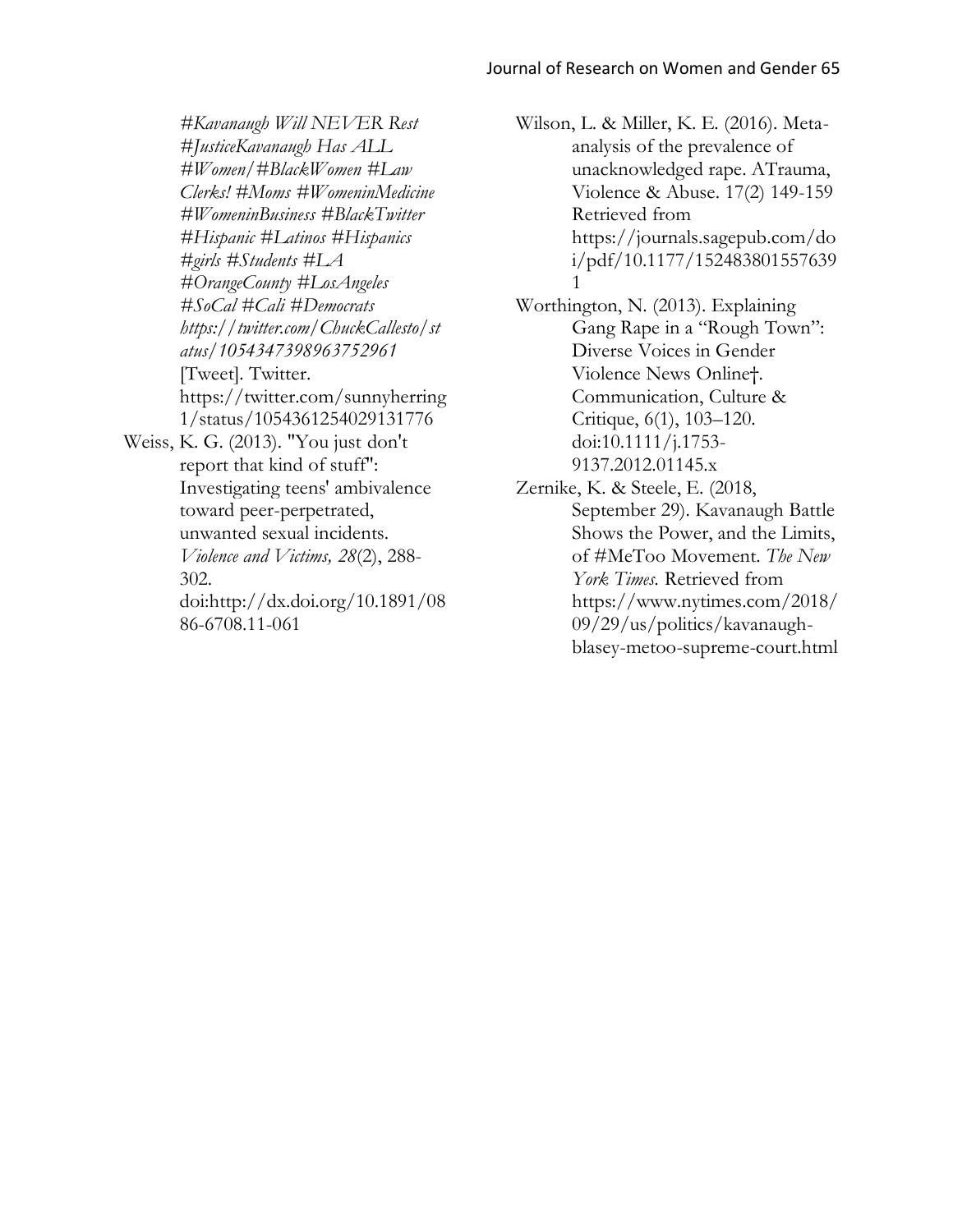Appendix A.

|  |  |  | Table 2. Tweets from Kavanaugh, Black Twitter sample. |  |  |  |
|--|--|--|-------------------------------------------------------|--|--|--|
|--|--|--|-------------------------------------------------------|--|--|--|

| <b>Tweet</b>                                                                                                                                                                                                                                                                                                                                                                                                                                                                                                                                                                                                                                                                                      | <b>Description</b>                                                                          |  |
|---------------------------------------------------------------------------------------------------------------------------------------------------------------------------------------------------------------------------------------------------------------------------------------------------------------------------------------------------------------------------------------------------------------------------------------------------------------------------------------------------------------------------------------------------------------------------------------------------------------------------------------------------------------------------------------------------|---------------------------------------------------------------------------------------------|--|
| Vote Blue November 6th <b>F</b> @NicsuPR · Oct 6<br>There are 3 branches of government. 1 is appointed, 2 are voted in. We can<br>counter the harm of #Kavanaugh at the ballot box. What are you doing in the<br>next 4 weeks? VOTE!<br>#BLM #BlackTwitter #MeToo   #VOTEBlue                                                                                                                                                                                                                                                                                                                                                                                                                     | Figure 1: Tweet from @NicsuPR<br>on Oct. 6, 2018.                                           |  |
| <b>Allegate Convignes @vnotiones Oct 5</b><br>More<br>Who's in? Let's start a #ThislsAmerica 10,000,000 Americans March on Washington. Please<br>retweet! #KavanaughVote #Kavanaugh #GOP #WhylDidntReport #BlackTwitter #POC<br>#WomensWave #BlueWave #AllLivesMatter #BelieveSurvivors #BelieveWomen @CNN<br>@FoxNews @MSNBC @maddow #DrFord #Collins<br>وازا فمغمون بغمس فممثلة                                                                                                                                                                                                                                                                                                                 | Figure 2: Tweet from<br>@ynotiones on Oct. 5, 2018.                                         |  |
| Free Man @BlackSoulFood · Sep 28<br>African Americans should take note of whats happening with the #Kavanaugh<br>hearing and vote happening now.<br>#WhiteMalePrivilege<br>#KavanaughHearings<br>#CoreyBooker<br>#BlackTwitter<br>$\circ$ 1<br>$\circlearrowright$ 1<br>t<br>$\binom{5}{2}$ 1<br>⊠                                                                                                                                                                                                                                                                                                                                                                                                | Figure 3: Tweet from<br>@BlackSoulFood on Sept. 28,<br>2018.                                |  |
| <b>Issa Schuerch @CityNinjaDC</b> · Oct 1<br>So, #FoxNews fired their paid #Sunkenplace negro #KevinJackson. Seems they<br>were okay w/ him insulting blacks, but when he went after #privileged whites, he<br>crossed their line.<br>#BlackTwitter #Kavanaugh #MondayMorning #ImWithDrFord #Kaepernick<br>τı<br>tony jones @ynotjones · Oct 5<br>Who's in? Let's start a #ThislsAmerica 10,000,000 Americans March on<br>Washington. Please retweet! #KavanaughVote #Kavanaugh #GOP<br>#WhylDidntReport #BlackTwitter #POC #WomensWave #BlueWave<br>#AllLivesMatter #BelieveSurvivors #BelieveWomen @CNN @FoxNews @MSNBC<br>@maddow #DrFord #Collins<br>Q<br>t] 2<br>$\circ$ 2<br>$\bullet$<br>⊠ | Figures 4-5: Tweets from<br>@CityNinjaDC on Oct. 1, 2018<br>and @ynotjones on Oct. 5, 2018. |  |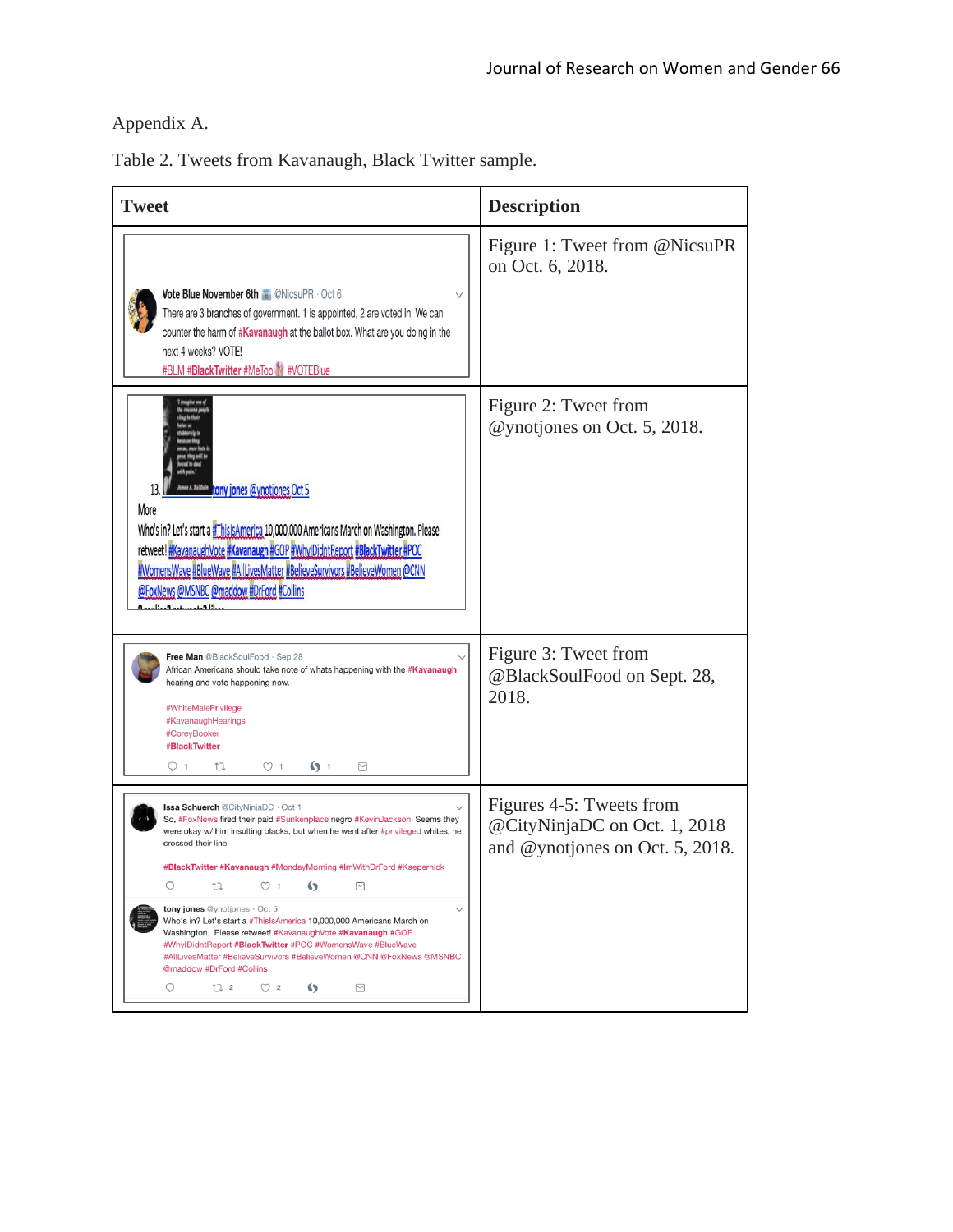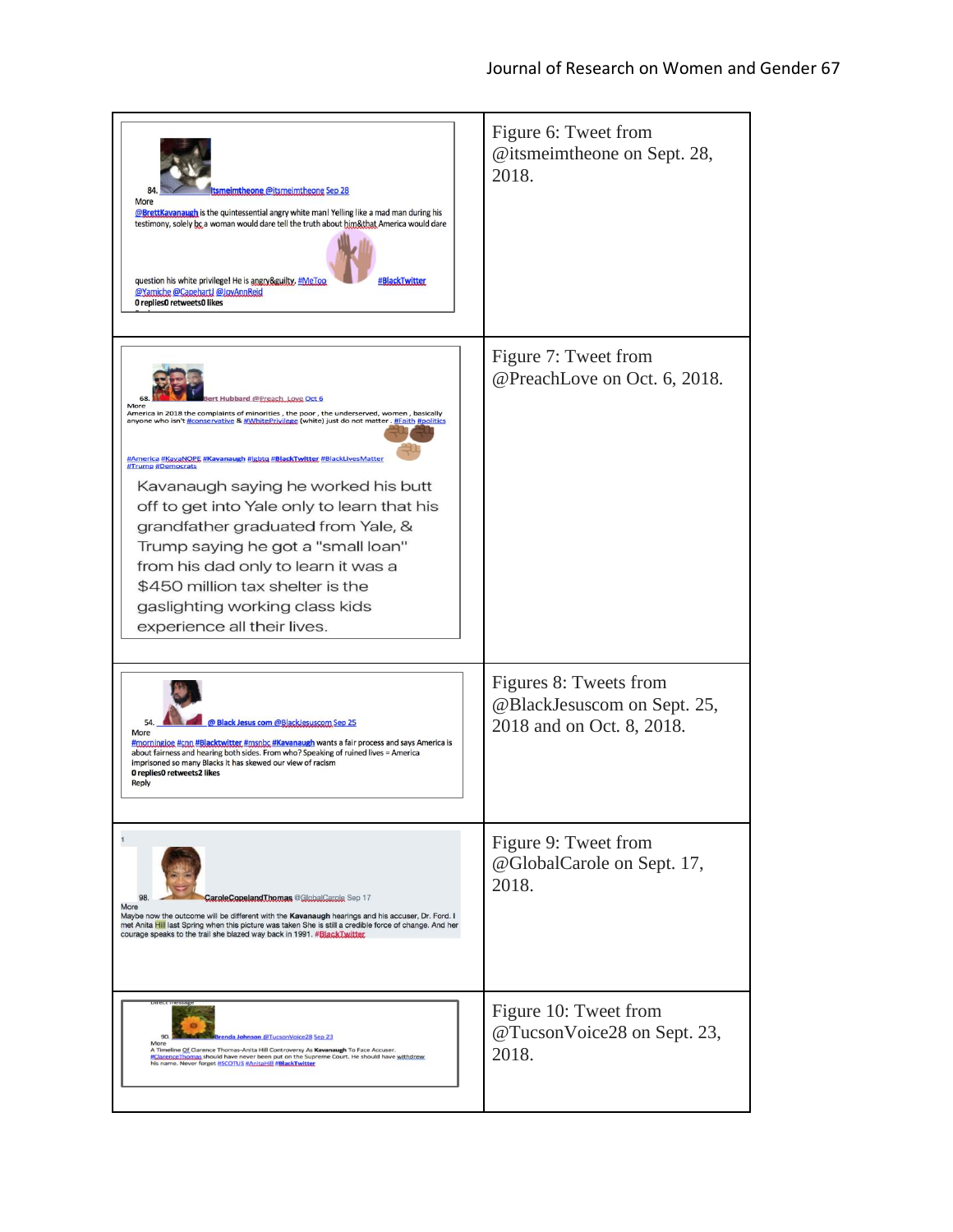### Appendix B.

| Word              | Length           | <b>Count</b> | <b>Weighted Percentage</b> | <b>Similar Words</b>            |  |
|-------------------|------------------|--------------|----------------------------|---------------------------------|--|
| blacked           | $\tau$           | 3005         | 4.20%                      | #black, black, blacked          |  |
| college           | $\boldsymbol{7}$ | 2938         | 4.11%                      | college                         |  |
| boys              | $\overline{4}$   | 2300         | 3.21%                      | 'boys, boys                     |  |
| brett             | $\sqrt{5}$       | 1861         | 2.60%                      | #brettlying, 'brett, brett      |  |
| judge             | 5                | 1730         | 2.42%                      | judge, judges                   |  |
| friends           | $\boldsymbol{7}$ | 1476         | 2.06%                      | friend, friendly, friends       |  |
| two               | $\sqrt{3}$       | 1468         | 2.05%                      | two                             |  |
| media             | 5                | 1463         | 2.04%                      | media                           |  |
| shifts            | 6                | 1461         | 2.04%                      | shift, shifts                   |  |
| analyzing         | $\overline{9}$   | 1457         | 2.04%                      | analyzing                       |  |
| inebriation       | $11\,$           | 1457         | 2.04%                      | inebriation                     |  |
| quotes            | 6                | 1457         | 2.04%                      | quotes                          |  |
| stages            | 6                | 1457         | 2.04%                      | stages                          |  |
| $@$ senorrinhatch | 14               | 1456         | 2.03%                      | @senorrinhatch, senorrinhatch   |  |
| never             | $\sqrt{5}$       | 1226         | 1.71%                      | never                           |  |
| voters            | 6                | 1026         | 1.43%                      | #voters, voter, voters          |  |
| calling           | $\boldsymbol{7}$ | 1024         | 1.43%                      | call, called, calling, calls    |  |
| @realcandaceo     | 13               | 1020         | 1.43%                      | @realcandaceo                   |  |
| democrat          | $\,8\,$          | 1015         | 1.42%                      | democrat, democratic, democrats |  |
| helping           | $\boldsymbol{7}$ | 1011         | 1.41%                      | help, helping                   |  |

Table 2. NVivo Capture of tweets containing Black Twitter, Kavanaugh, Ford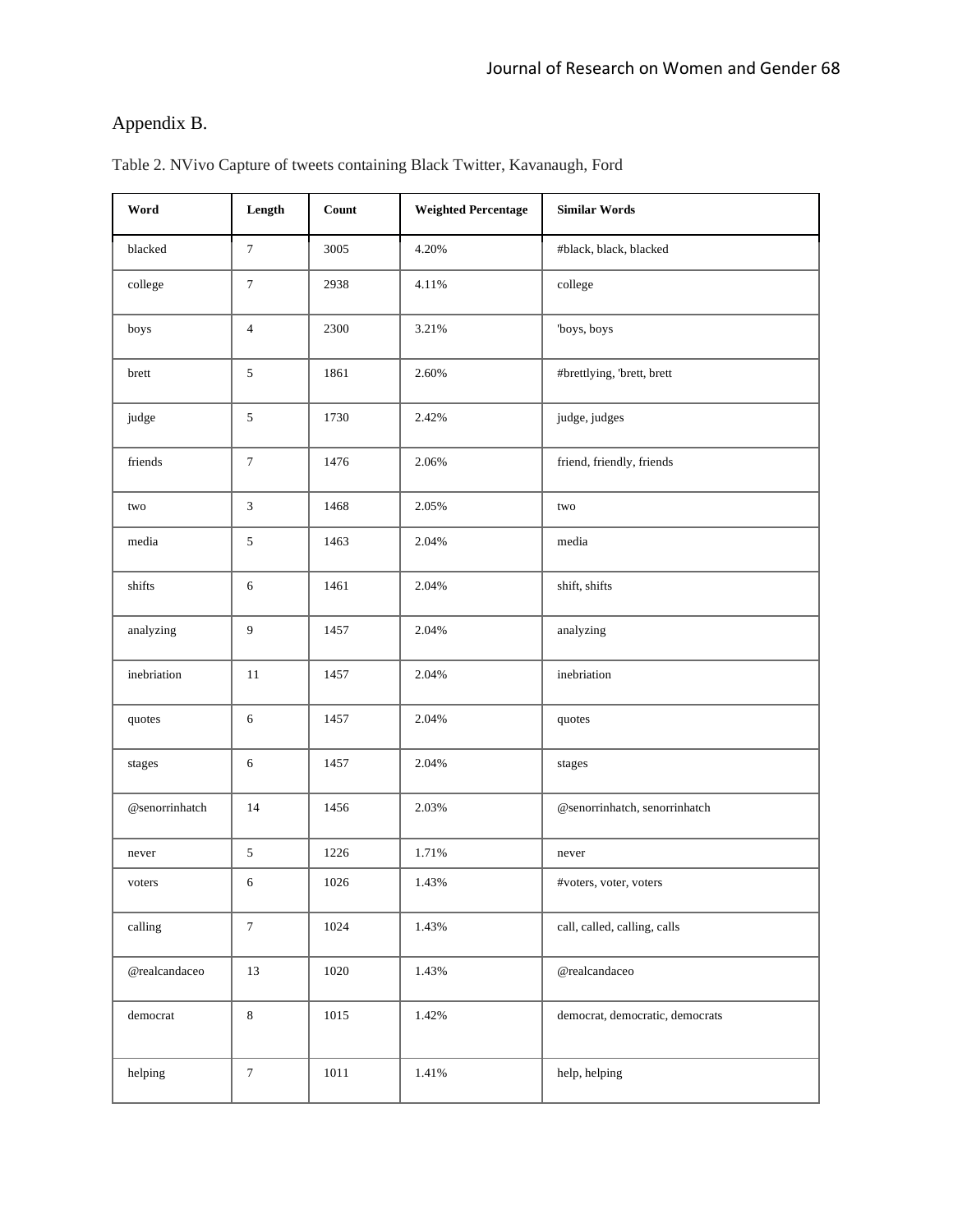| leader                | 6                | 1010 | 1.41%    | leader, leaders                                       |
|-----------------------|------------------|------|----------|-------------------------------------------------------|
| candice               | $\boldsymbol{7}$ | 1008 | 1.41%    | candice                                               |
| owens                 | $\sqrt{5}$       | 1008 | 1.41%    | owens                                                 |
| patriots              | $\,8\,$          | 1008 | 1.41%    | patriots                                              |
| policies              | $\,8\,$          | 1008 | 1.41%    | policies                                              |
| $\!$ rather           | 6                | 1008 | 1.41%    | $\!$ rather                                           |
| tied                  | $\overline{4}$   | 1008 | 1.41%    | tied                                                  |
| @sxdoc                | $\sqrt{6}$       | 1006 | 1.41%    | @sxdoc                                                |
| supporters            | $10\,$           | 928  | 1.30%    | support, supporters, supporting, supportive, supports |
| like                  | $\overline{4}$   | 824  | 1.15%    | like, likely, likes                                   |
| reasoning             | $\overline{9}$   | 767  | 1.07%    | reason, reasoning                                     |
| applied               | $\boldsymbol{7}$ | 766  | 1.07%    | applied, apply                                        |
| @nowthisnews          | $12\,$           | 753  | 1.05%    | @nowthisnews                                          |
| trayvon               | $\boldsymbol{7}$ | 753  | 1.05%    | trayvon                                               |
| saw                   | $\mathfrak{Z}$   | 457  | 0.64%    | saw                                                   |
| https                 | 5                | 370  | 0.52%    | https                                                 |
| christine             | $\overline{9}$   | 333  | 0.47%    | christine                                             |
| $\operatorname{ford}$ | $\overline{4}$   | 332  | 0.46%    | ford, fords                                           |
| yale                  | $\overline{4}$   | 328  | $0.46\%$ | yale                                                  |
| blasey                | $\sqrt{6}$       | 326  | $0.46\%$ | blasey                                                |
| people                | $\sqrt{6}$       | 281  | 0.39%    | people                                                |
| one                   | $\sqrt{3}$       | 247  | $0.35\%$ | one                                                   |